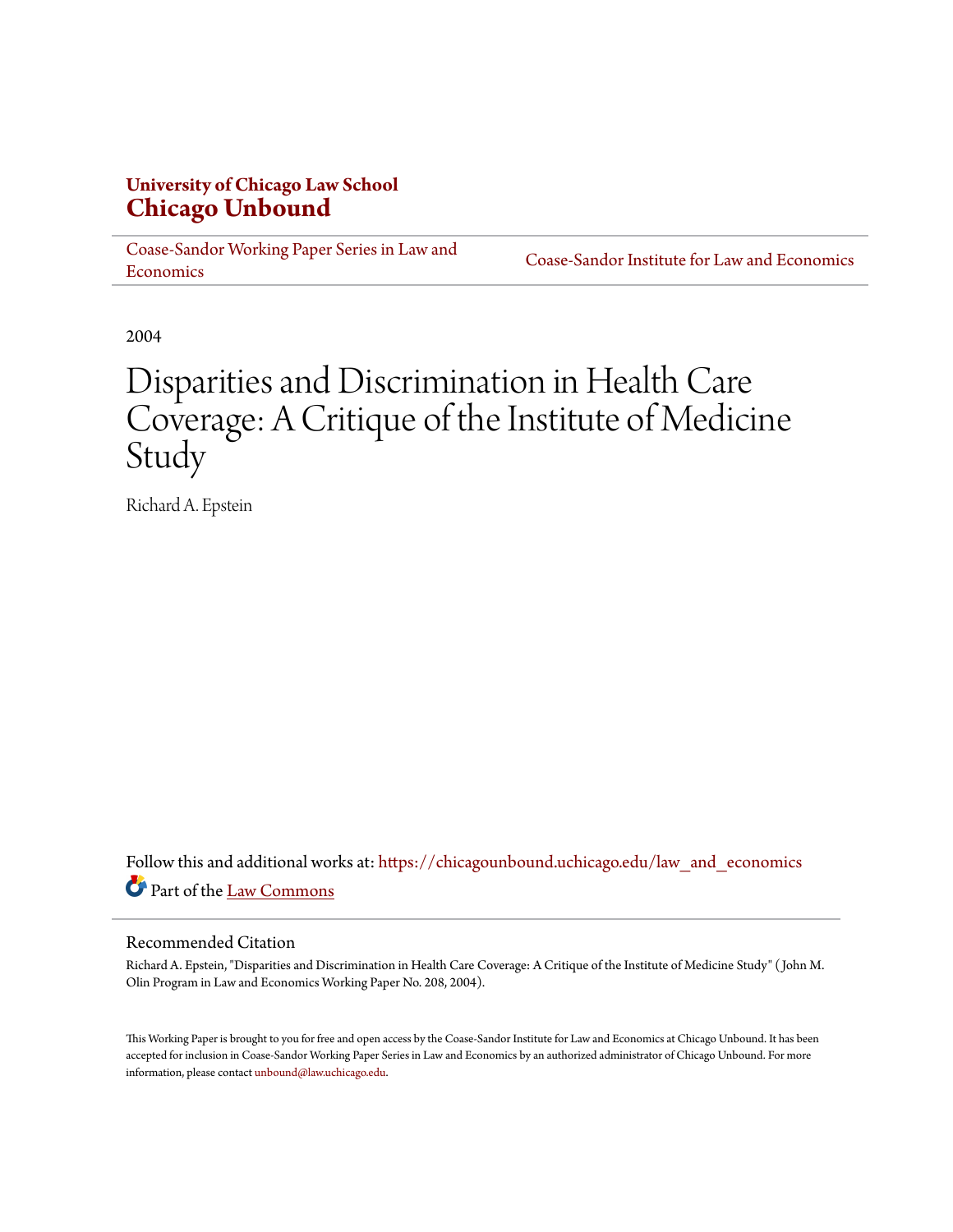# CHICAGO

### **JOHN M. OLIN LAW & ECONOMICS WORKING PAPER NO. 208 (2D SERIES)**



# Disparities and Discrimination in Health Care Coverage: A Critique of the Institute of Medicine Study

*Richard A. Epstein* 

# **THE LAW SCHOOL THE UNIVERSITY OF CHICAGO**

March 2004

This paper can be downloaded without charge at: The Chicago Working Paper Series Index: [http://www.law.uchicago.edu/Lawecon/index.html](http://www.law.uchicago.edu/Publications/Working/index.html) and at the Social Science Research Network Electronic Paper Collection: [http://ssrn.com/abstract\\_id=536282](http://papers.ssrn.com/sol3/search.taf)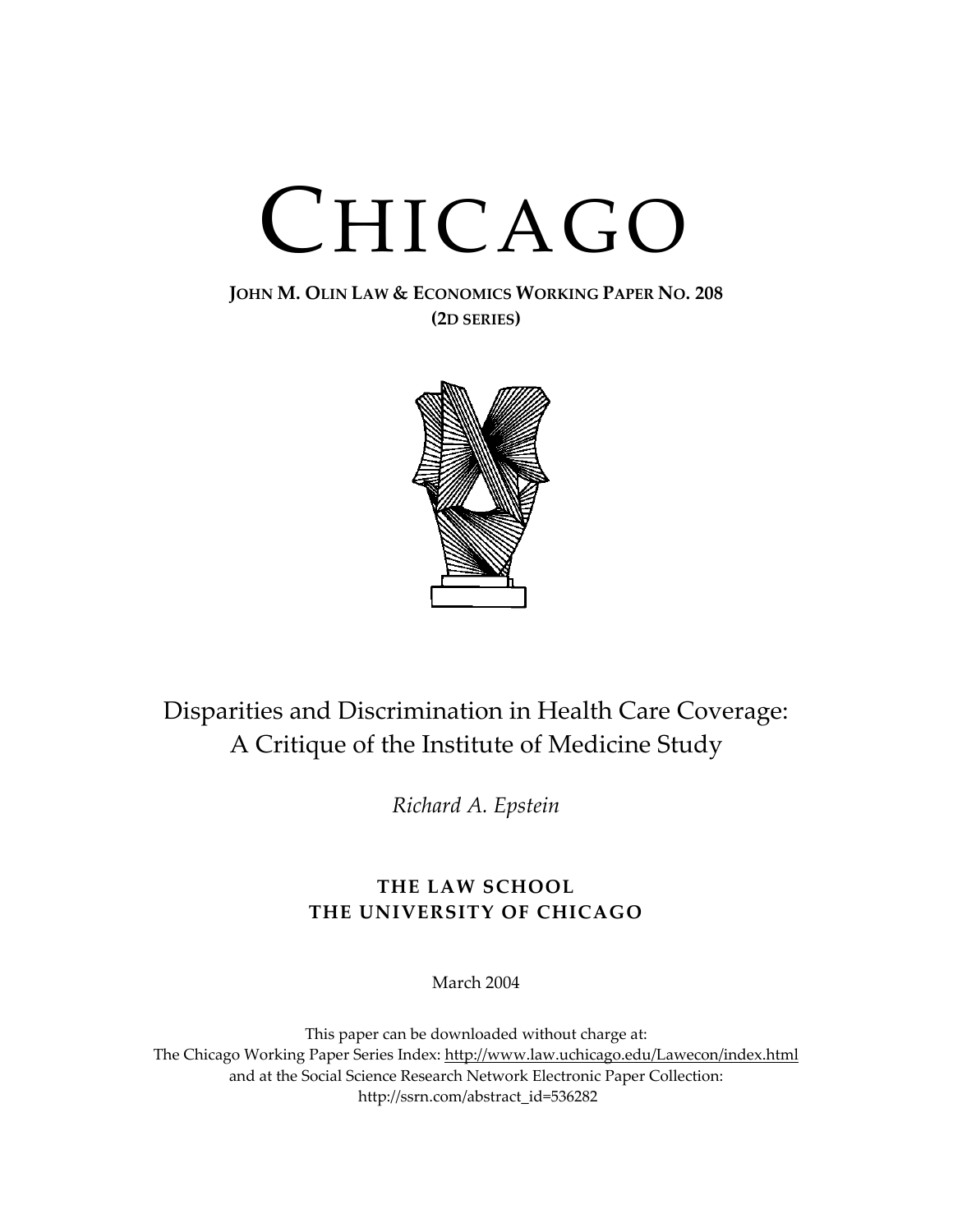#### **Disparities and Discrimination in Health Care Coverage:**

#### **A Critique of the Institute of Medicine Study**

by Richard A. Epstein

James Parker Hall Distinguished Service Professor of Law The University of Chicago 1111 E. 60th Street Chicago, IL 60637

# Peter and Kirsten Bedford Senior Fellow The Hoover Institution

Equal access to health care has become one of the fundamental public policy flashpoints of our time. One basic challenge in this area is to find explanations for the decline in access across the general population. There is a broad level of popular dissatisfaction with the provision of health care in this county, as the number uninsured individuals continues to rise apace no matter what stopgap measures are applied to stem the flow. On this point, I have no reason or desire to defend the current system of health care delivery in the United States against all its critics, insofar as regulations now in place create a bewildering set of subsidies and sanctions that reduce the ability of voluntary market transactions to respond to health care needs of both consumers and health care providers. Here is one short explanation. The level of access depends on the type of coverage that is offered. In recent years, states have imposed mandates on the sorts of conditions that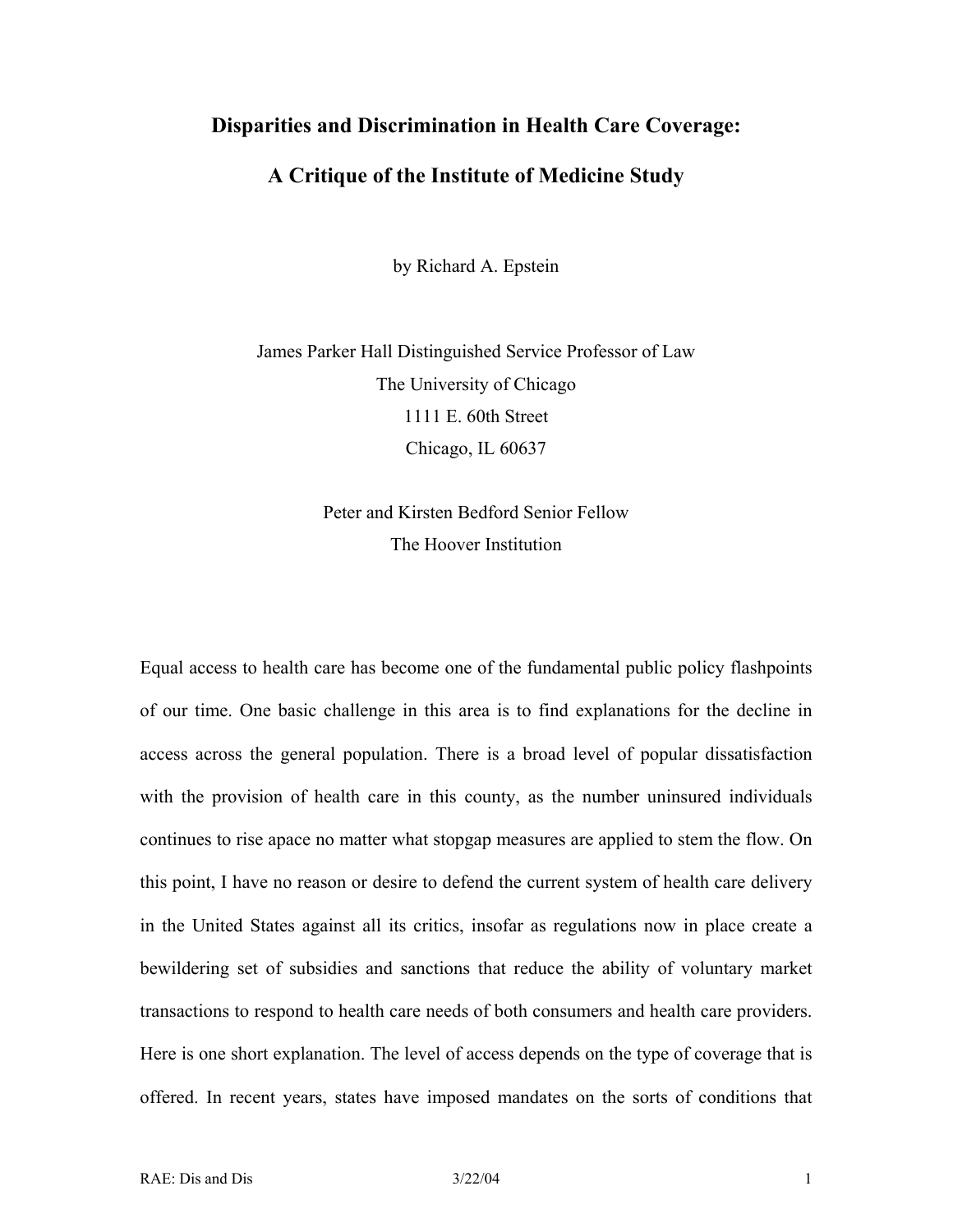must be covered. These mandates often require individuals to pay more for particular coverages (e.g., alcoholism, certain forms of psychiatric care) than they are worth to them. The mandate thus operates as an implicit tax that reduces the number of market transactions. On this view, deregulation should increase access by lowering price.

That approach of deregulation is, I think, appropriate as well on a related inquiry of direct relevance to this Conference volume—the perceived differential access and quality of care by racial group. On this question, it is possible to collect a veritable mountain of empirical studies that identifies disparities in the provision of health care. Thereafter, it is often hinted darkly that some large but indeterminate fraction of that difference is attributable to discrimination by health care providers, occasionally overt, but usually unconscious and indirect. The usual responses include stricter enforcement of the antidiscrimination laws, to which I shall demur in this paper. Even though it is not possible to review today's vast literature on the interaction of disparities and discrimination in health care, it is useful to focus attention on one recent, careful, and comprehensive study that summarizes much of the existing literature and lends its support to the proposition that discrimination on grounds of race and ethnicity constitutes a large portion of the problem.<sup>[1](#page-3-0)</sup> I refer here to the findings and conclusions that are contained in the massive report prepared by the Institute of Medicine (IOM): *Unequal Treatment: Confronting Racial and Ethnic Disparities in Health Care.* 

 $\overline{a}$ 

<span id="page-3-0"></span><sup>&</sup>lt;sup>1</sup>There is, it should be noted, no particular claim of discrimination on grounds of sex, perhaps because the data reveals a consistent pattern in which a higher fraction of women have medical insurance than men (Bureau of the Census 2002, figure 2). Under the entry "People without Health Insurance for the Entire Year by Selected Characteristics: 2002," 16.7 percent of all males, relative to 13.9 percent for all females were without health insurance. For those individuals under the poverty line, the figures were 33.3 percent male uninsured versus 28.1 percent female uninsured. That difference of nearly 20 percent would surely draw extensive commentary if it were in the other direction. I shall ignore it here.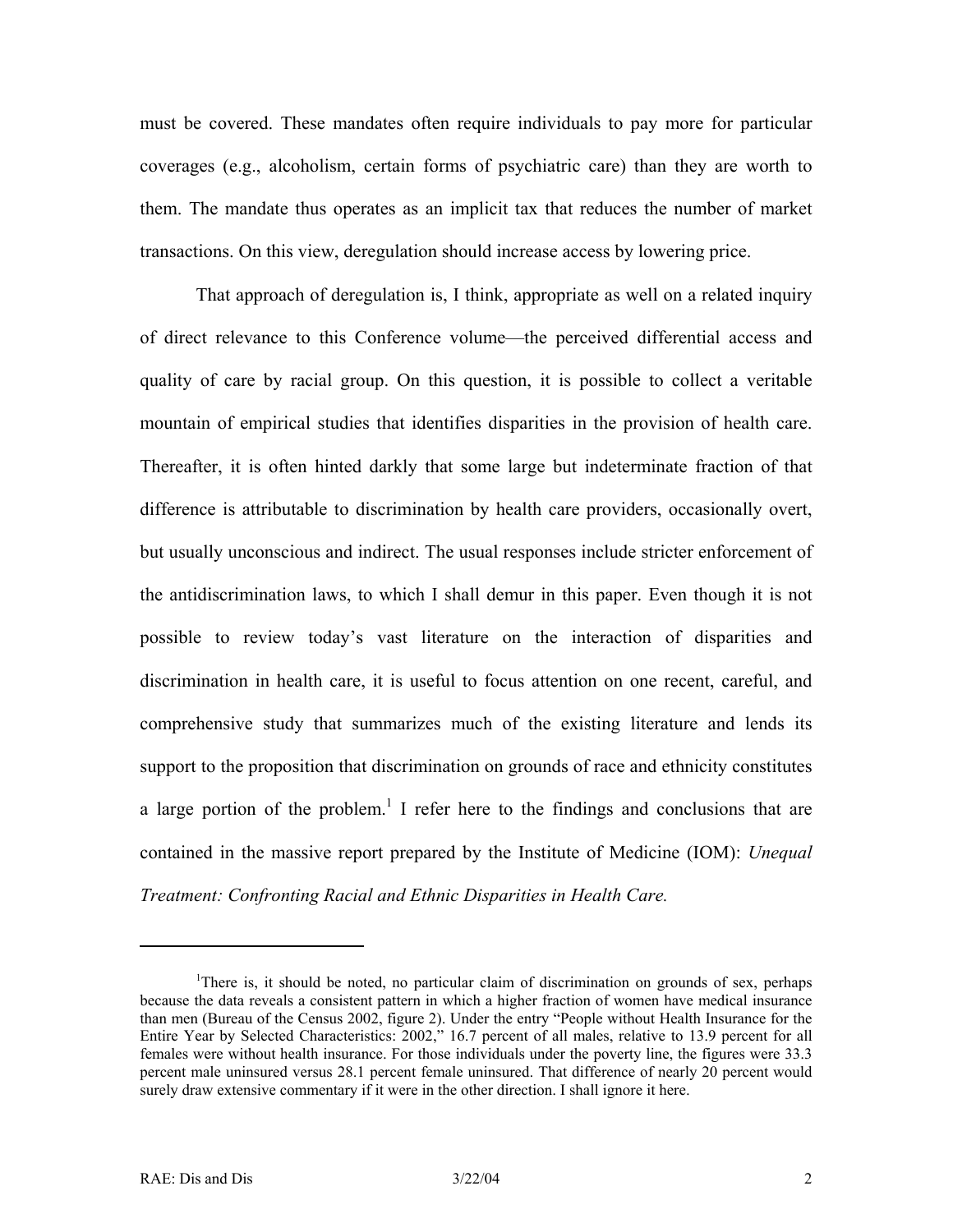By way of background, the IOM study is unequivocal in its condemnation of the disparities that it does observe. At the outset "[t]he study committee defines *disparities* in health care as racial or ethnic differences in the quality of health care that are not due to access-related factors or clinical needs, preferences, or appropriateness of intervention" (IOM 2003, pp. 3–4). In this context, the IOM study gives the term "preferences" a narrow construction so as to exclude any preferences that are influenced by knowledge that members of minority groups, especially African-American, have of past institutionalized injustices in the United States. These injustices (for such they are) include both the general history of segregation, and specific instances of medical malfeasances of which the notorious Tuskegee experiment counts as the leading illustration (IOM 2003, pp. 4, 131–32). The IOM report then notes that some fraction of the disparity could be attributable to "[d]iscrimination that results from biases, prejudices, stereotyping, and uncertainty in clinical communication and decision-making" (IOM 2003, p. 4). It then promptly injects a note of caution by observing that its definitions are used for the purposes of this report only, and do not count as "legal definitions" (IOM 2003, p. 4), while stopping short of indicating what those legal definitions might require, and how they might differ from other definitions that could be offered. Elsewhere, it defines discrimination as "the differential and negative treatment of individuals on the basis of their race, ethnicity, gender, or other group membership" (IOM 2003, p. 95), without exploring how those differences arise or why they might in some cases be justified. The conclusions in the report are summarized in its basic recommendations. These include an increased awareness of the scope and sources of discrimination in health care by health care providers and the general public (IOM 2003, p. 6); increased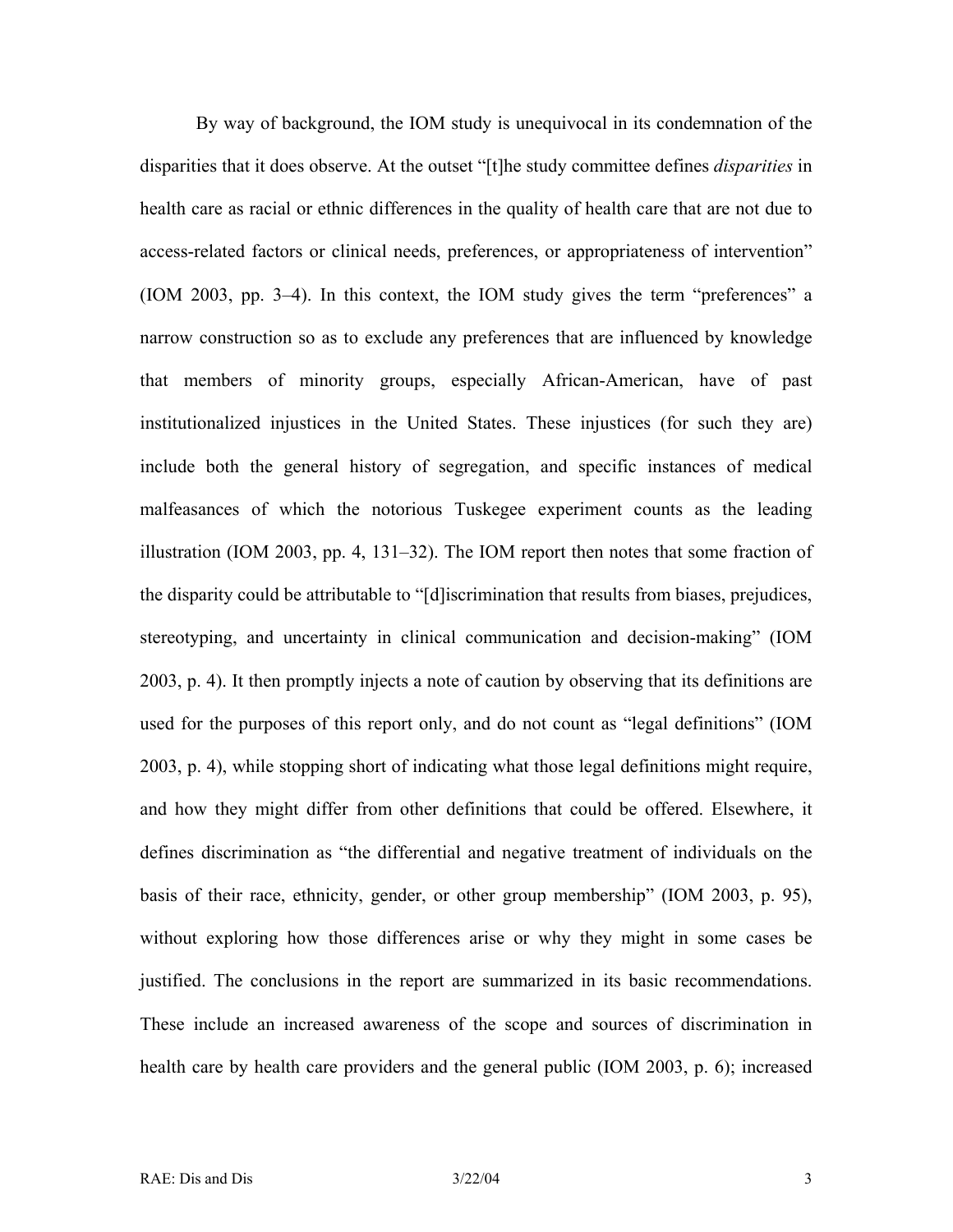representation of minority health care providers among health care professionals; improved language communication, especially for individuals whose first language is not English, and increased resources for funding the enforcement of the civil rights law in this area.

The IOM report then exhaustively reviews large numbers of individual surveys that find differential access to certain medical procedures that are correlated with race or ethnic status, even after various confounding variables (age, income, location, education etc) are taken into account. It recognizes that some portion of this difference could be explained by differential patient responses to proposed treatments, but nonetheless concludes that this phenomenon is not likely to amount to a large effect in most settings. It does not refer to any of the work that points out the difficulties in dealing with the measurement of discrimination or argues that market forces go a long way to ameliorate its effects (Becker 1971; and Heckman 1998. For my endorsement of the position, see Epstein, 1992).

So the question then arises, just what explanations offer the best account of any observed disparity. The answer, which seems ominous, is that much of that persistent difference is likely to be explained by residual forms of invidious discrimination that operate, as it were, on the subconscious level. The IOM study infers the persistence of discrimination in health care by noting the legion of other studies that have found unconscious discrimination, if not pervasive prejudice (Ayres 2001), to persist in other areas of life, such as employment, mortgage lending, and housing, which is said to be documented by the use of testers who are able to elicit differential responses, or which may be detected by closely examining market data involving consummated transactions.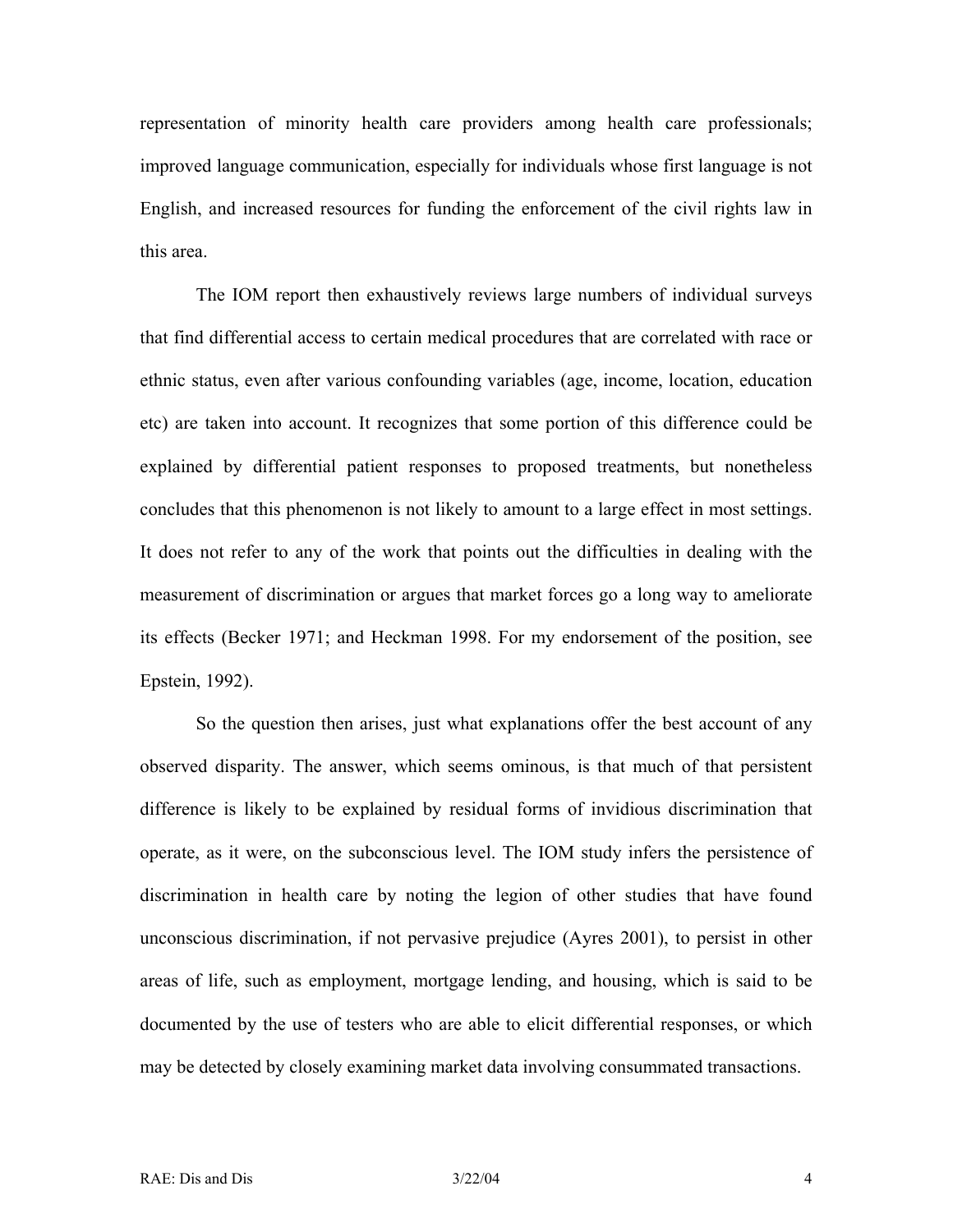The thesis of this short article is that the leap from disparity to discrimination is not on balance established, even by a preponderance of the evidence. It is, of course the case, that some individual health care provider could have some bias against members of different racial or ethnic groups. But, if so, there is no particular direction to any such individual biases, and no evidence of any institutional forms of bias that require some systematic institutional response. Rather, the path to inference is rendered more uncertain by a variety of definitional, methodological and empirical issues that beset any systematic effort to identify the levels of discrimination in the provision of health care, or for that matter other types of services today. In particular, the IOM study devotes insufficient effort to give a consistent and coherent definition of discrimination. In addition, it tends to downplay the serious difficulties that arise from seeking to prove some form of discrimination either by the use of testers or the evaluation of field data, both beyond and within the health care area.

#### **Definitional Questions of Discrimination**

There are a number of important issues that bear in determining on what counts as discrimination. The point here is not simply one of the choice of stipulative definitions. The word "discrimination" carries strong negative connotations, and any individual or group that is found to have practiced overt and conscious discrimination is, without question, subject to serious legal, social, and business sanctions. These sanctions would remain even if the antidiscrimination laws were repealed tomorrow, which, for the sake of the record, is something that I have long urged, and continue to urge today (Epstein 1992 and 1997). But no matter what the legal framework, the social importance that is attached to the antidiscrimination norm makes it absolutely vital that this term, and the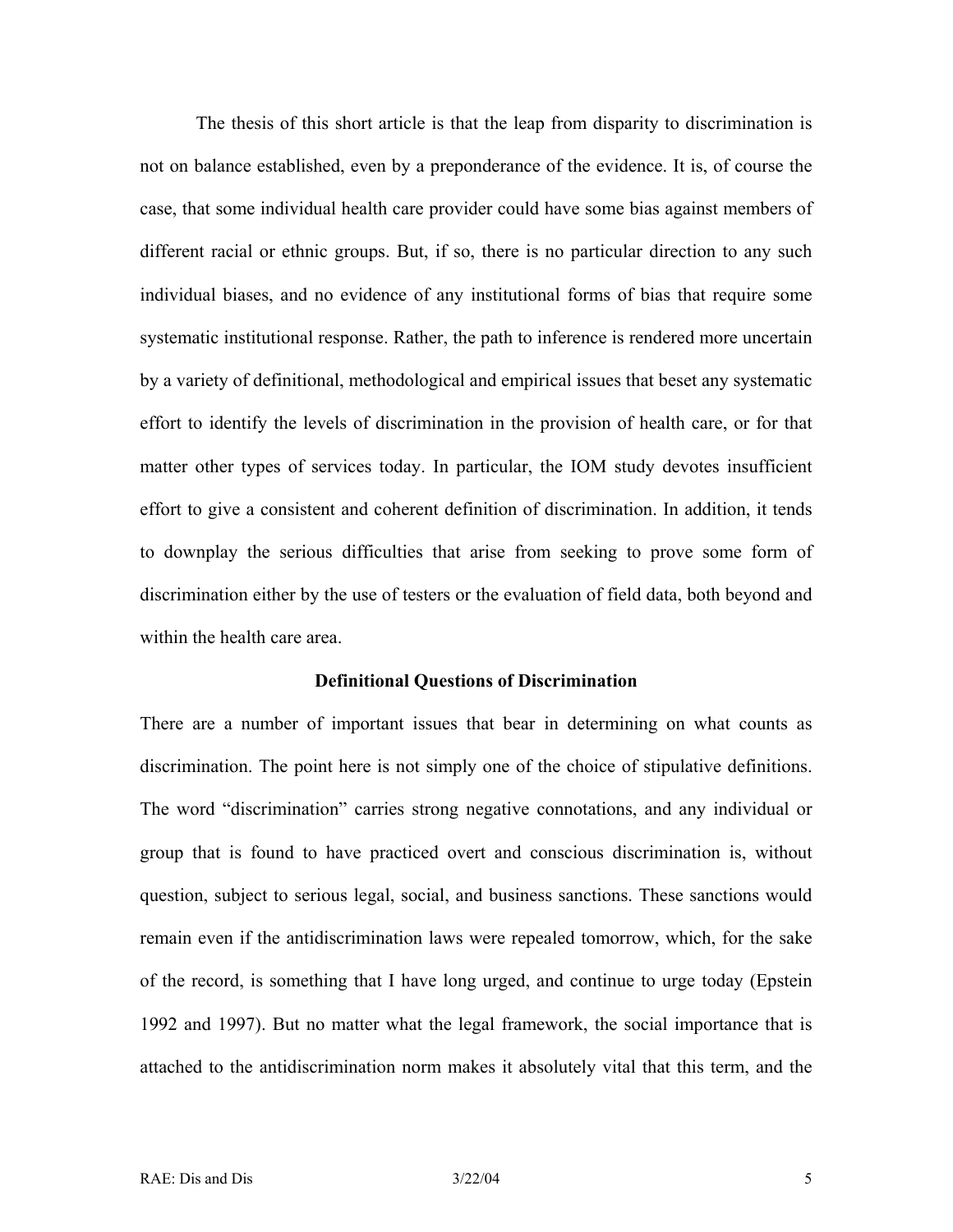opprobrium it carries, is not falsely attached to any individual or institution. The concern goes not only to the inherent injustice of making false charges against the innocent, but also to the waste of social resources, economic and moral, that are spent in denouncing or correcting some nonexistent wrong. Misinformation always leads to bad decisions by individuals and groups, and false claims of discrimination are no exception to that general rule. That particular risk is increased in light of the four factors that the IOM study lists together under the head of discrimination. The last two heads of analysis, uncertainty in clinical judgment and difficulties in communication, do not themselves seem to be forms of discrimination. All communications issues involve two or more persons, and the effort is to minimize the slips that occur in the effort to transmit information in difficult settings. Matters of clinical judgment often depend on good communication, so again, any disparity that is attributable to this factor also counts as an issue of concern, but not as a form of discrimination.

At this point, the key elements of discrimination are bias or prejudice. Both of these are difficult to defend since *by definition* they preclude the possibility of any justification or excuse. The case for the IOM study would be far stronger if it could offer documented instances of systematic overt bias and prejudice. These are rarities, in sharp contrast to the overt promotion of affirmative action, which is never treated as a form of discrimination, but as its antidote. The point here is not to attack affirmative action programs, especially if voluntary, but to point out that there are forms of discrimination that are easy to detect, even if fully justified. But invidious forms of discrimination are hard to find because they occur only infrequently given the costs that attach to them. All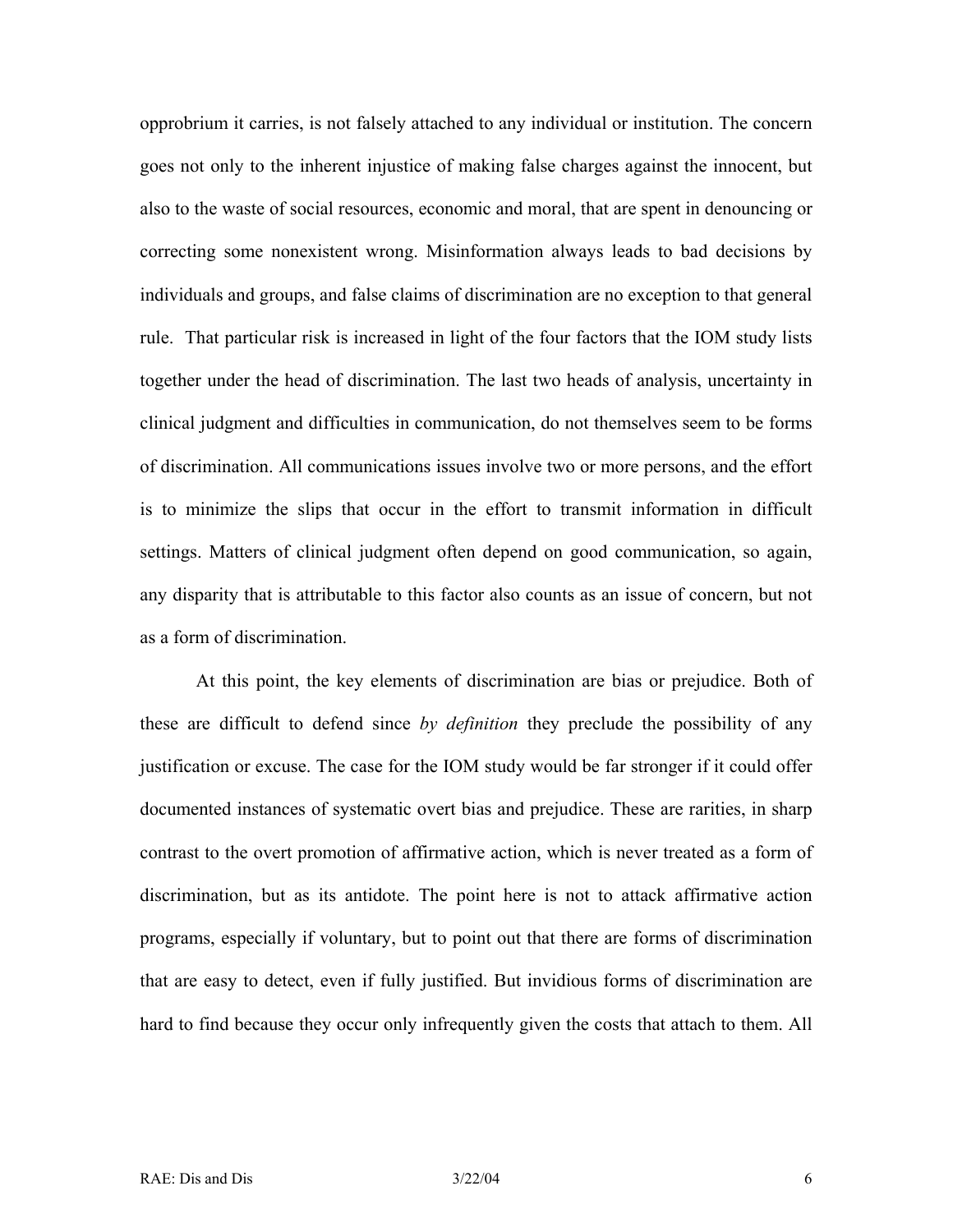sorts of horrific practices that were painfully evident fifty years ago have almost entirely disappeared today.

The most elusive term in the analysis, therefore, is the bridge notion of "stereotyping." In one sense, *stereotype* is simply one term to describe prejudice or bias that operates at the group or the individual level, which, once proved, allows for no defense. But here the definitional issues matter: do *true* generalizations count as stereotypes, even if they convey a negative impression about the group to which they apply? If someone says that members of group X are likely to have a higher crime rate than members of group Y, that statement is true even if individual *x* in group X has never committed a crime while individual  $y$  in group Y has committed a crime. It is of course wholly improper to use any statement about groups when it is *certain* that the generalized description in question does or does not apply to a given individual. More generally, the claim about bias and prejudice is that these forms of behavior are at their strongest when decision-makers rely on *false* generalizations to base future behavior, a wrong that is compounded when they do so with knowledge of the error. But it is much more difficult to attach equal, or even any, condemnation to the *correct* use of statistical generalizations in the absence of such certain information, especially when it is widely known that background probabilities count for a great deal in making any accurate estimation of risk (Tversky and Kahneman 1973 and 1974), and that some sensible heuristics might work well to combine background with case information (Gigerenzer et al. 1999).

There is a great willingness to combine background information (about the frequency of blue and yellow buses on a particular route) with specific information (what someone recalls to be the color of this bus) in dealing with ordinary questions of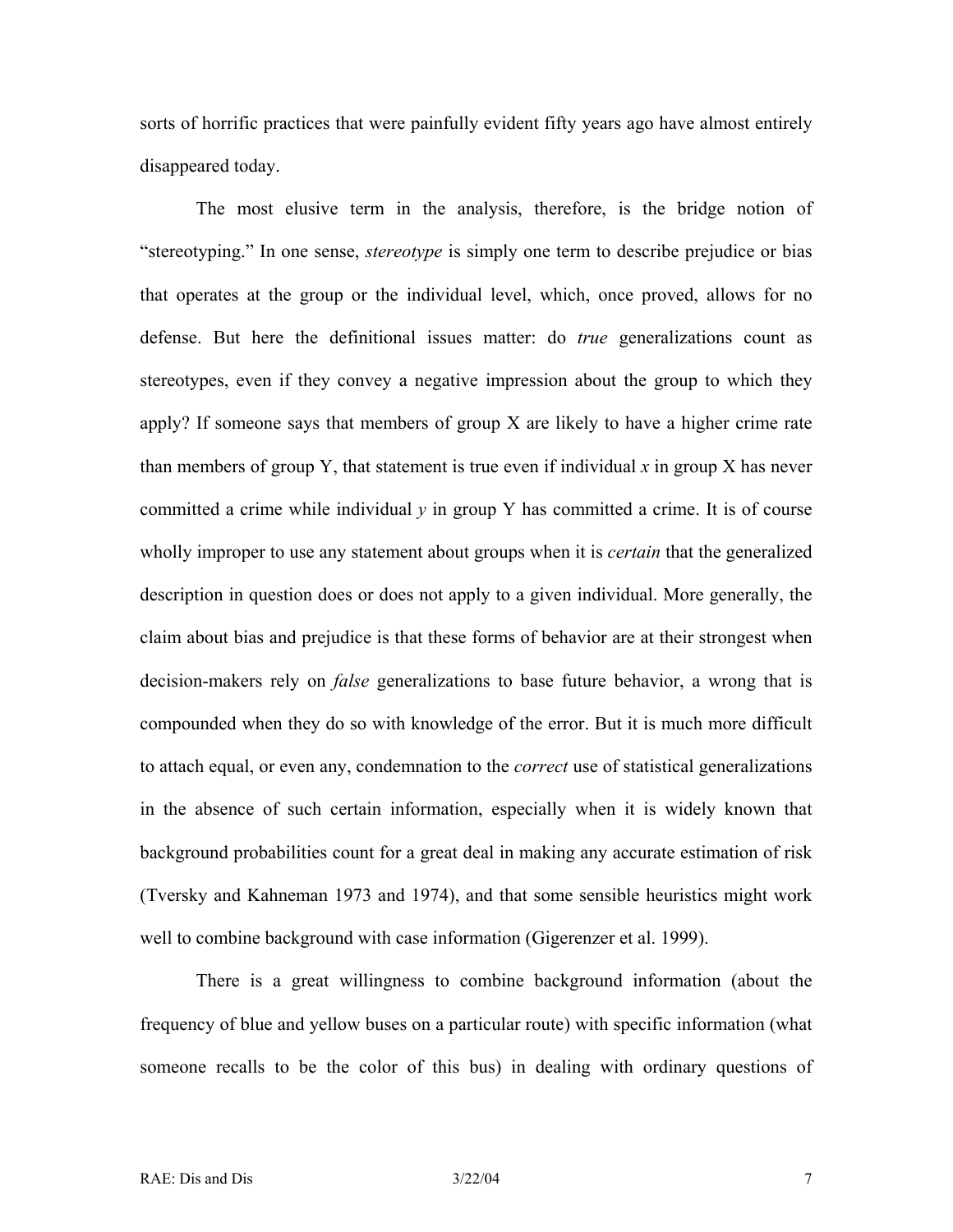evidence. It therefore requires at least some pause before that strategy of compound identification is condemned when the background information contains a race variable. When Jesse Jackson states that he is more worried when tailed by a black man than a white man at night, he is making *rational* statements about risk, and about the benefits of taking evasive action. The same is true of a cab driver of whatever race who is uneasy about taking a wholly respectable passenger into a dangerous black neighborhood: the risks of adverse consequences are not wholly dependent on what the passenger does, but on the conduct of potential criminals who cannot be observed at the outset of the transaction, or even the inability to get a return fare to offset some portion of the cost count as reasons to discriminate that no market will dissipate. It may be regrettable that Jesse Jackson or the ordinary cab driver (has to) feel that way, but it hardly counts as an unjustified prejudice for this negative treatment if it responds to economic costs that are real. No one would question the use of that information to choose between individuals of the same race; why then, if the information is reliable, does it become morally necessary (without the benefit of argument) to rule these behaviors out of bounds? The IOM study thus cuts too broadly in its definition of discrimination because it forecloses any debate over possible justifications for any observed negative treatment. The easy elision of prejudice and stereotyping skews the fundamental inquiry.

In order to see the full complexity of this definitional issue, it is useful to note that the original purpose of the civil rights laws was to remove what their supporters counted as the *irrational* use of race in making decisions. The basic expectation was that the elimination of discrimination would result in *more* efficient markets because of the removal of extraneous factors. Typical of the general observations is this: "Under Title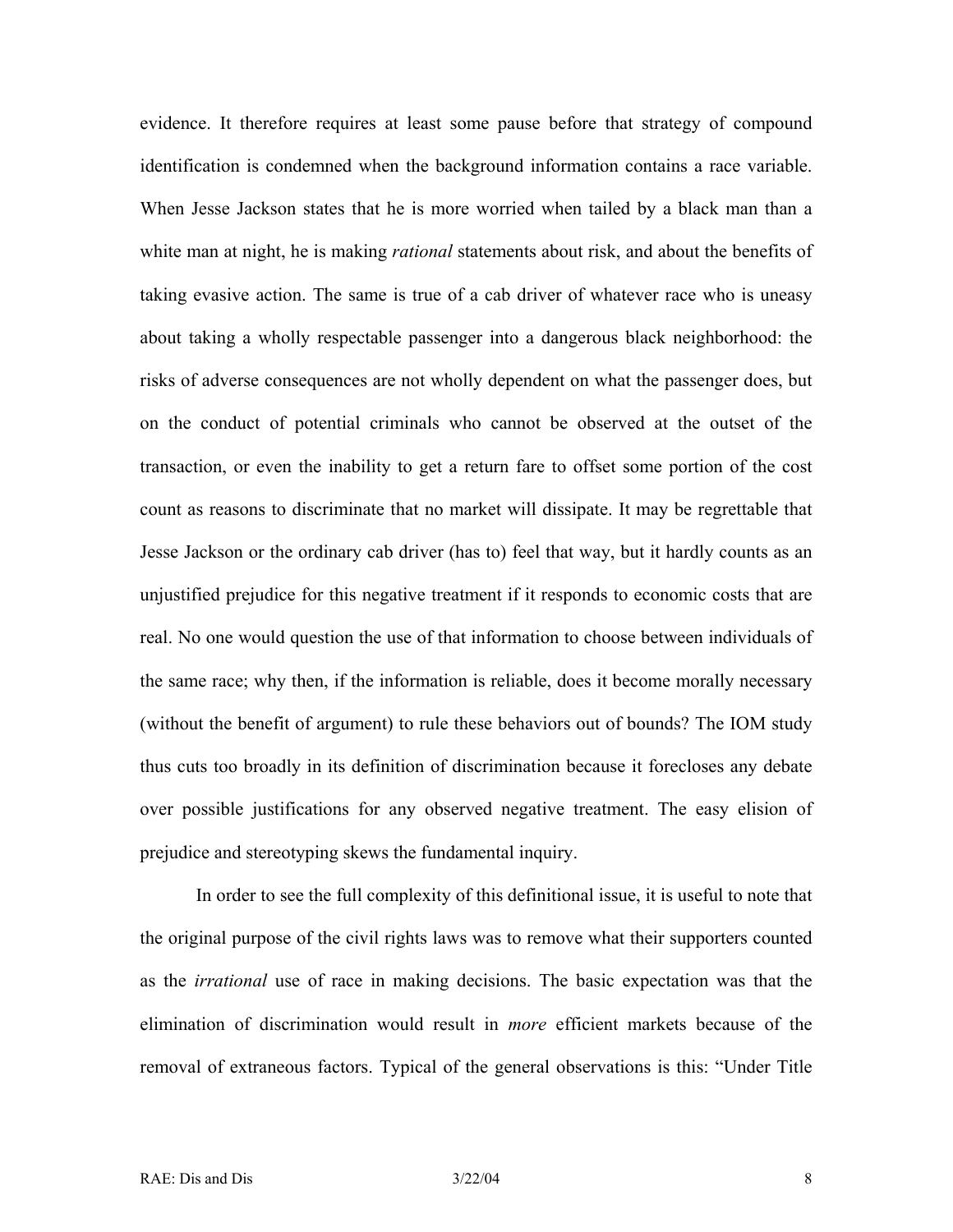VII, employment will be on the basis of merit, not race" (*Cong. Rec.* p. 1600, statement of Congressman Joseph Minish). The last objective that anyone defended early on was that the introduction of an antidiscrimination law would introduce any element of *subsidy* in favor of members of any group. Yet just that can happen by using definitions that knock out statistical information because of its disparate impact on grounds of race.

The point here—that discrimination laws can create implicit cross-subsidies—is of major significance, for all forms of insurance necessarily rely on group characteristics as signals for the occurrence of some future, uncertain, and insurable event. It is of course possible by law to ban the use of explicit racial classifications in dealing with insurance, and I know of no major corporation that would ever risk the incorporation of an explicit race variable into its rate structure no matter what the legal rules provided: the public ill will would be too difficult to withstand. But risk classifications have to depend on some variables, and it is hard to justify any conclusion that an insurer has behaved out of bias and prejudice when it allows rates to vary on these factors. The willingness to condemn *accurate* statistical behavior as a form of stereotyping impinges on the ability to use reliable race-neutral proxies (e.g., home address or college boards) that are in fact correlated with race because of their disparate impact. More concretely, the sketchy IOM study treatment of discrimination perpetuates a major ambiguity into equation, because there are in fact two quite distinct treatments of discrimination—one economic and the other legal—that have been at work in this area.

The standard economic treatment of discrimination starts with the notion that there are different prices that are charged for (what appears to be) the same product. In general, economic theory predicts a convergence toward a single price for one product, so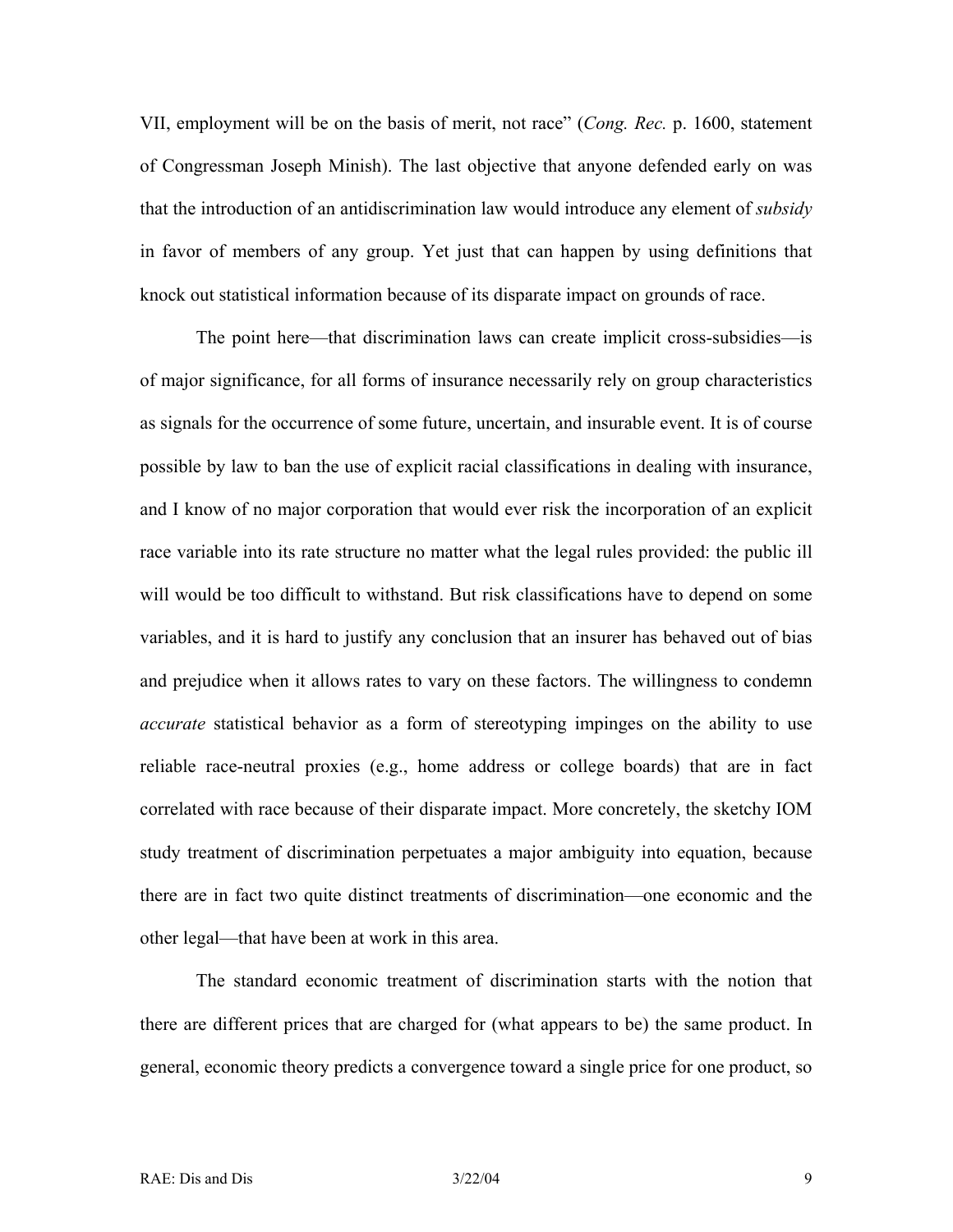that some explanation has to be offered to account for the observed disparities. The first explanation is that what appears to be discrimination is in fact not, for the two items differ in some relevant particular that affects the cost of its provision. The most common example is the provision of kilowatt electricity at off-peak and peak periods. Off-peak electricity is far cheaper to supply because the equipment can be run cheaply and efficiently. Once the output demanded starts to expand, the additional costs per unit increase, which is why peak-load pricing is a staple of rate regulation. But even in a pure competitive industry, the differences in the cost of production will always translate into a difference in price. New entrants will bid down the price of the cheap electricity, and exit from the market will lead to a rise in the price of expensive electricity. Any differences in price that track differences in cost do not give rise to any potential economic misallocation.

The analysis gets more difficult when the discrimination in the observed prices is not tied to underlying costs, but is a function of the differential demand of various buyers. This demand-driven discrimination cannot arise in a competitive market, for the moment any seller tries to raise his price, someone else will either enter the market or expand output to bring the price back down again. It is only in a system where a seller has monopoly prices (and the first buyer cannot resell to the second) that demand-side price discrimination is possible. In essence, the clever monopolist who knows about differential demand will charge the higher demanders more than the lower ones. It is, however, far from clear whether this differential pricing should be regarded as a good or bad thing. Without the discrimination, the low demanders would be forced to abandon the market if they could not pay the (single) monopoly price; in practice this form of price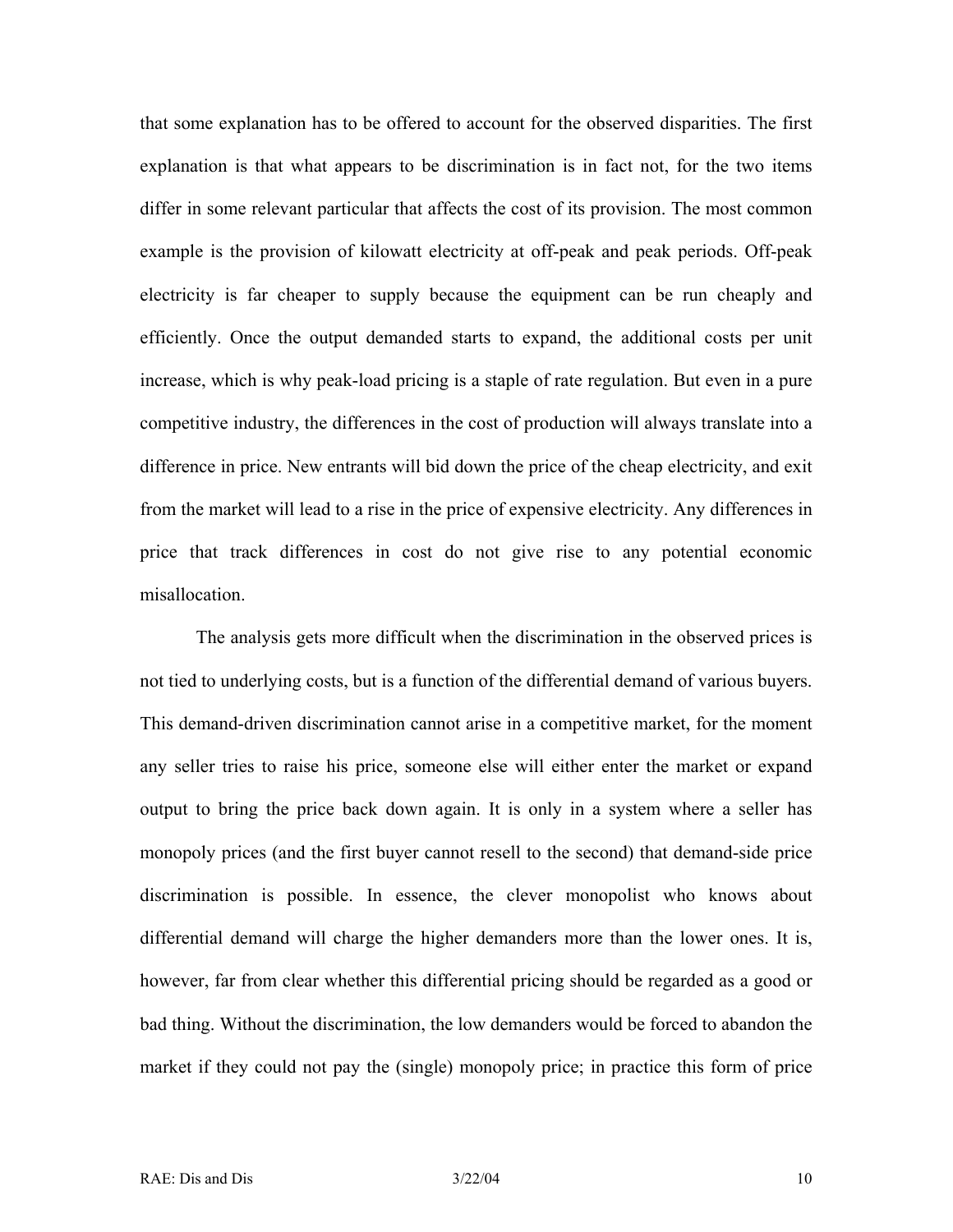discrimination allows more buyers to remain in the market. In the limit, where perfect price discrimination is possible, we have the exact same output that we have under perfect competition, because every buyer in the competitive market still remains. But there is this one key difference: all the net social gains from production go to the monopolist while under competition they all go to the buyers of the goods.

Nonetheless, there are difficulties with the price discrimination practiced by monopolists. First, the ability to estimate demand for individual consumers or groups of consumers is far from perfect. Price discrimination, therefore, absorbs higher transaction costs than pure competition, which in turn drives down consumer welfare. In addition, any imperfect form of price discrimination still excludes some buyers from the market. These considerations are sufficient to explain the general preference for competition over monopoly, but do not resolve the harder question whether monopoly with price discrimination is better, or worse, than without it. For these purposes it is sufficient to note that various forms of discrimination that rely on arbitrary qualities, such as race, sex, or age, are generally frowned upon: the sentiment is that two people with the same reservation price (i.e., maximum willingness to pay) should pay the same actual price. That judgment is not iron-clad, but for these purposes, we can accept this point: under the current law, any form of demand-driven discrimination based on race should be regarded as illegal.

These two forms of discrimination present serious problems for any rate-making process. One objective is to make sure that differences in cost are respected in setting the rates, so as to avoid the creation of any cross subsidies between different classes of consumers. In accordance with that view, price differences should be keyed to the cost of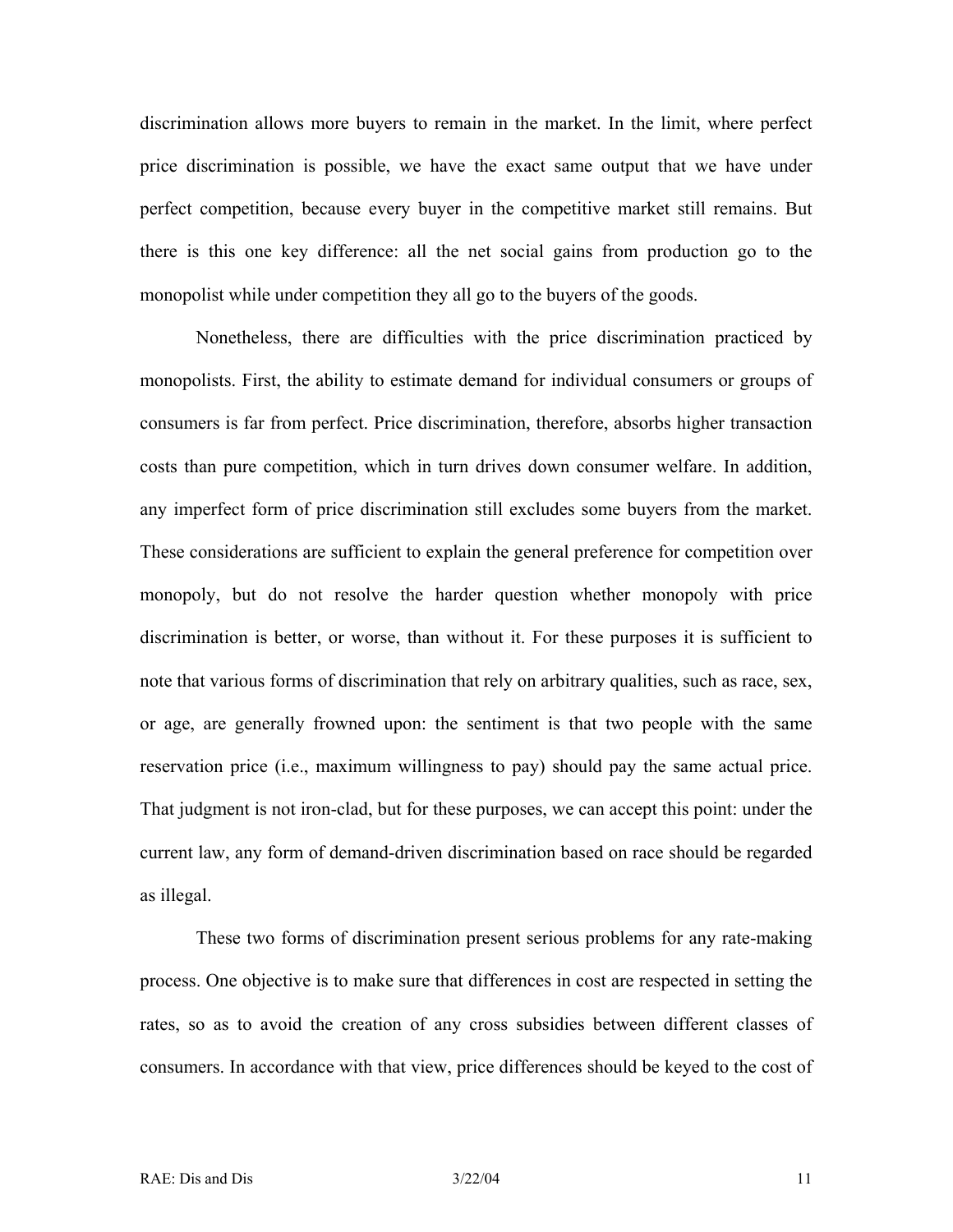providing services to particular groups. Improper price discrimination occurs when the members of one group are forced to bear the costs associated with the provision of service to the other. In this context, any formula or test is nondiscriminatory if it offers all individuals in either group an equal rate of return on any investment that they make. One consequence of this definition is that the rates charged for any given person do not depend on the existence or nonexistence of that second group.

For example, in the insurance market, if the only covered individuals were members of group A with a premium that averages \$100 per person, then that average rate should not go up or down because of the introduction into the mix of group B with an average premium of \$150 (or \$50) per person. The median rates in both settings should remain the same, as should the variation across members in the group, as determined by any nonracial variables that might have predictive value. The basic rate structure allows the firm to obtain a normal rate of return from its investment from the customers in group A, and gives all individual members the same expected return on their premium. In a market economy, the arrival of a second group does not lead to any change in the premium structure for the members of the first one.<sup>[2](#page-13-0)</sup> Stated generally, the rates that should be charged to white and black persons should not vary with the arrival or disappearance with the other group. Given these stabilizing tendencies, any legal requirement to charge a blended rate of \$125 (or \$75) creates an implicit subsidy for members of one group or the other. Those individuals who are subsidized will engage in too much dangerous activity. Those who pay the subsidy will engage in too little. Either

 $\overline{a}$ 

<span id="page-13-0"></span><sup>&</sup>lt;sup>2</sup>Here I ignore the complications that arise if there are any economies of scale that allow for a reduction in the amount of fixed costs that would be allocable to any individual customer.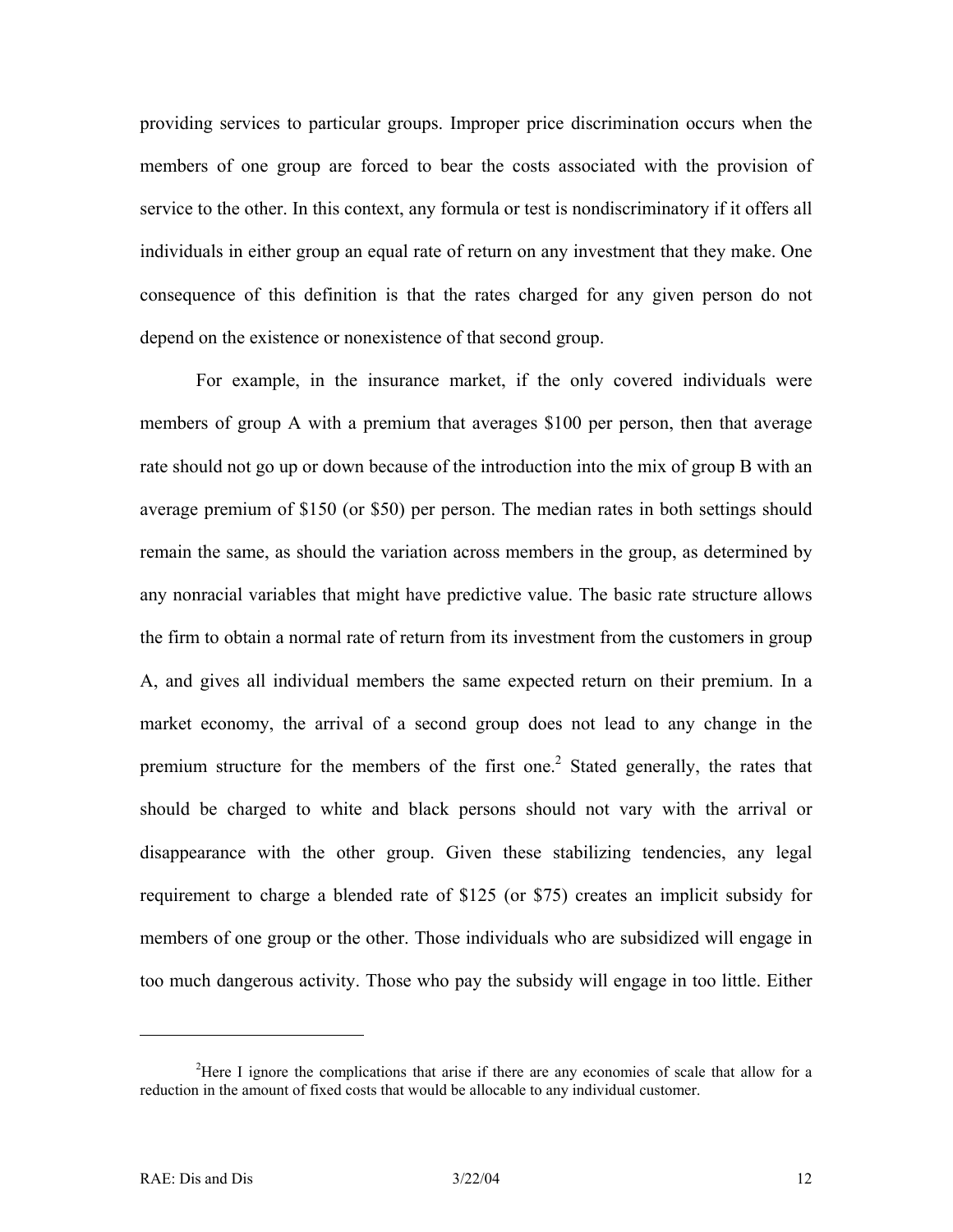way there is a resource distortion that more accurate pricing could avoid. It follows that when the cost of service is different, charging identical rates is an economic form of price discrimination that leads to resource misallocation: too many high risk people are in the market, and some low-risk people are driven out.

The common legal definition of discrimination unfortunately works at crosspurposes with this economic account. Here the argument is one that stresses *formal* equality between members of two different groups, regardless of the incidence and distribution of actual losses. Some years ago I worked on a case in which the charge of discrimination was that the insurance rates in predominantly black neighborhoods were discriminatorily high because the identical coverage (expressed in terms of property value, limits, deductibles, period of coverage, etc.) was higher than it was in a nearby white neighborhood. The factual basis of this charge is easy to make out, because one need only compare the rates in the two areas. But the economic definition of discrimination requires that one examine the relationship between loss experience and rates, which is also easy to do at the end of the policy periods. In the cases at hand, the premiums charged in the predominantly black neighborhood were not sufficient to cover the losses in question, while those charged in the predominantly white neighborhood were more than sufficient to cover the losses in question. Stated otherwise, the insurance market was not stable in the predominantly black areas owing to the net losses, which in turn suggested exit from the area, which would be accompanied by an inflow of capital into the white neighborhoods. The contrast could not be starker. This one set of facts provides conclusive proof of two antithetical forms of discrimination: the economic account finds discrimination in favor of residents in the predominantly black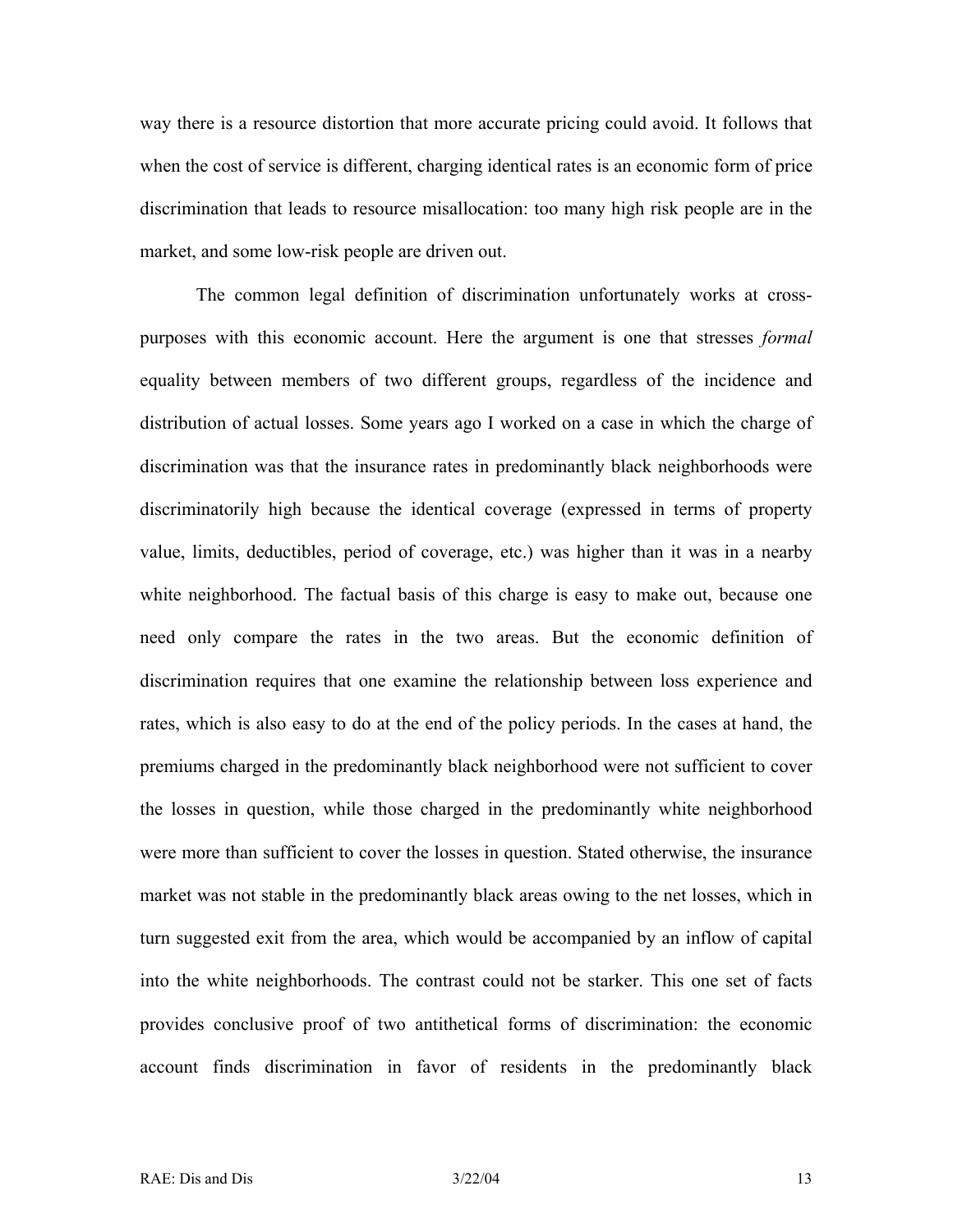neighborhood, and the legal account finds against it. When it is said that markets will not stop discrimination (Sunstein 1991), the charge is manifestly true if the so-called legal definition of discrimination is used, but in all likelihood false if the economic definition is used. The persistence of real cost differences between groups will keep unregulated firms from charging identical rates no matter whether market is competitive or monopolist in structure. In the insurance case mentioned, the reason why the market did not equilibrate in accordance with the underlying losses was doubtless because of the fear of severe legal response through regulation or litigation if the economic differences were not muted. There is no question that various types of measures (e.g., assigned risk pools) can introduce a major extent of cross-subsidy in insurance markets if allowed to operate. They can also lead to major bankruptcies is allowed to run on indefinitely (Epstein 1991).

#### **Some Empirical Evidence**

This choice between competing definitions helps explains much of the data found in dealing with these issues in multiple contexts. Here I shall briefly discuss some of the arguments that have been used to identify pervasive levels of discrimination in various nonhealth care markets.

Employment markets are one such area, and there have been studies that have claimed extensive prejudice in their operation. One study by Claudia Goldin and Cecilia Rouse (2000) reported that women in highly competitive auditions for orchestral positions improved their success rate relative to men once the standard viewed auditions were replaced by blind auditions, which required all applicants to perform from behind a curtain. I have no reason to quarrel with the data, but question the implications. This change in procedure was adopted by the orchestra itself, which offers some evidence that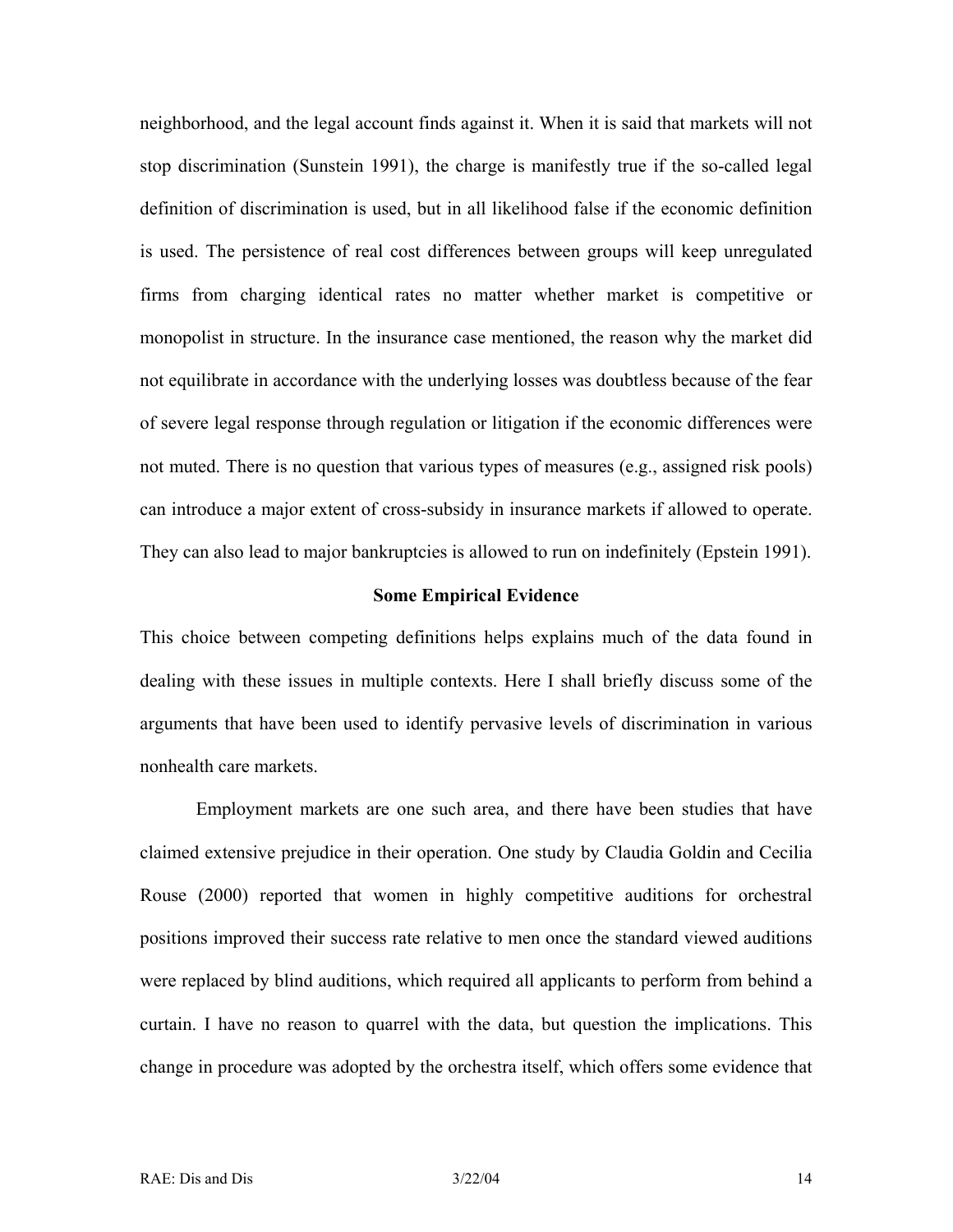markets are capable of self-correction once some unfairness is pointed out. Second, the blind audition process (in unionized orchestras) covers initial stages, and not the final round before the conductor and the final selection committee. And for good reason: something is lost about the dynamics of an orchestra, which depends in part on interactions and appearance. Third, the study does give a full account of the entire range of hiring practices. Blind auditions are consistent with affirmative action programs that recruit women candidates for auditions in the first place. Do those who believe that there is pervasive discrimination against women deny the power of affirmative action programs in virtually all aspects of higher education? Or assume that the scores in science and math for women at select institutions are indistinguishable from those of men? To admit the truth of these statements is not to condemn the practices in question, for even if some conscious discrimination is present, the issue of whether it is justified (on the grounds of a superior student or workplace mix) is still open. Contrary to what the defenders of the civil rights laws thought, "merit" is not exclusively an individual concept, but one that rests in large measure on the "fit" that individual workers have with the team of which they are a part (Collins 2001, pp. XXX). But no matter how one comes out on this, any overall assessment of this issue cannot treat the affirmative action question as though it were wholly separate from the discrimination issue, when in fact they are opposite sides of the same coin.

Further evidence of "pervasive prejudice has been advanced chiefly by Ian Ayres, on the proof of "pervasive prejudice" in various automobile selling and lending markets (Ayres 1991). Some years ago Ayres published a number of highly visible studies that purported to document through the use of testers persistent discrimination in the level of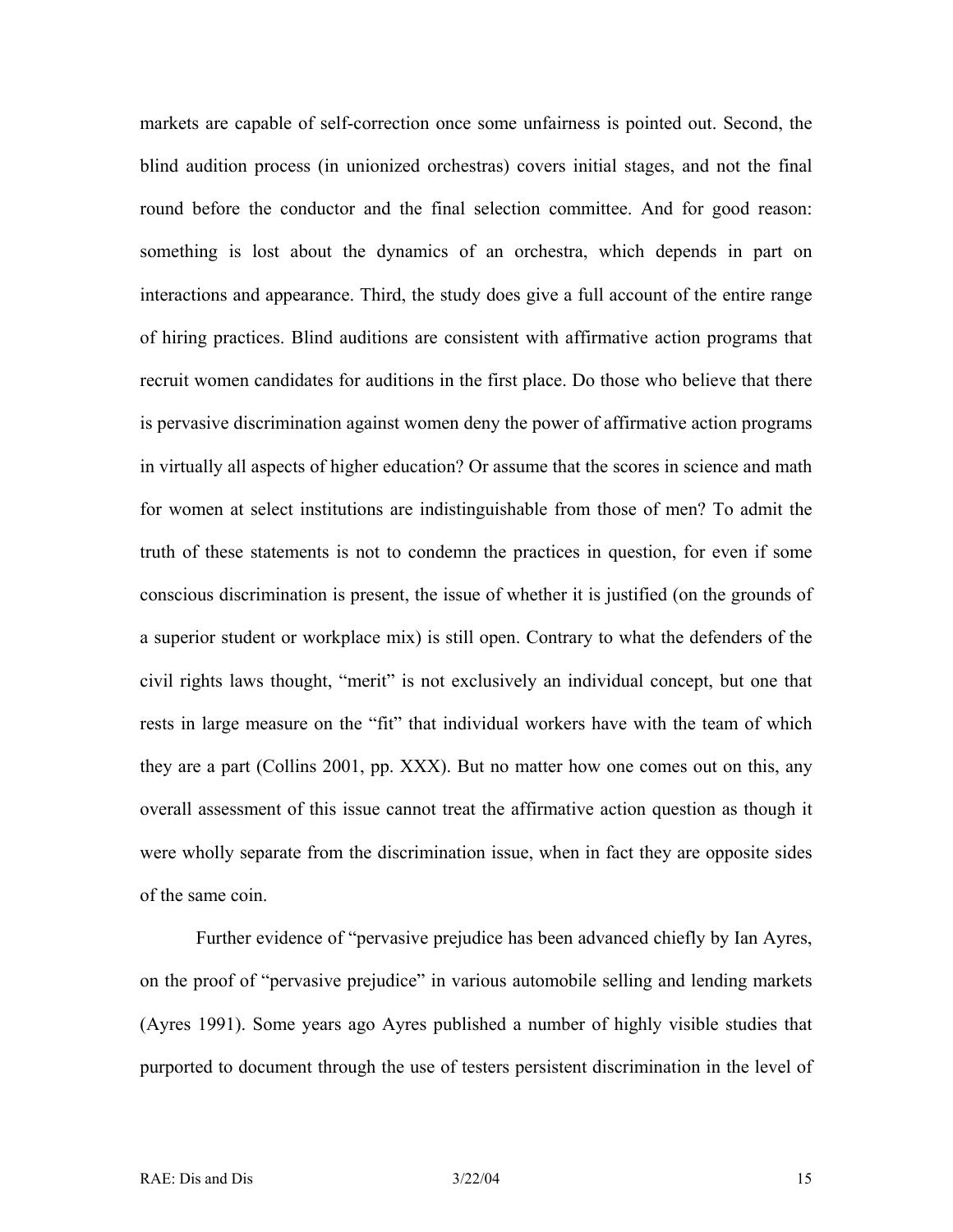markupthat dealers charged customers for new automobiles, $3$  concluding that there is, to use his phrase, *pervasive prejudice* in a wide range of important markets, such as automobiles and housing, that allow for any variation in price. Since that time he has done further work with actual sales data in order to prove the identical point. His numbers, which I will take as wholly accurate, indicate that black drivers of both sexes pay somewhat higher rates than white drivers for the same kind of automobile. The implicit subtext of his argument is that there are no cost differences to the provision of the automobiles in the two areas, so that any price differential is attributable as a form of pervasive prejudice. The source and depth of this prejudice is somewhat obscure, and may not rest on associational dislikes, i.e., by people who don't like to be around black persons. "For example, if sellers enjoy extracting an extra dollar of profit from people of color more than from whites, we might expect to see disparate racial treatment in pricing or quality of service" (Ayres 2001, p. 4). One could question which "sellers" fit this description, or why there are no sellers who find similar pleasure in milking their white customers. Even so, this form of prejudice is treated as extraordinarily tenacious. In contrast to the standard economic accounts of discrimination, these differences persist strongly over time in highly competitive markets, and are not eroded by new entry or customer strategies of shifting from less to more desirable dealerships. In his view, these differentials represent a general pattern of unconscious stereotyping similar to that which the IOM study found in connection with the provision of health care.

Ayres's conclusions are at war with the standard economic account of discrimination. This account does not assume that all individuals are interested only in

 $\overline{a}$ 

<span id="page-17-0"></span> ${}^{3}$ Harv. L. Rev. (1988); Mich. L. Rev. [author, article?]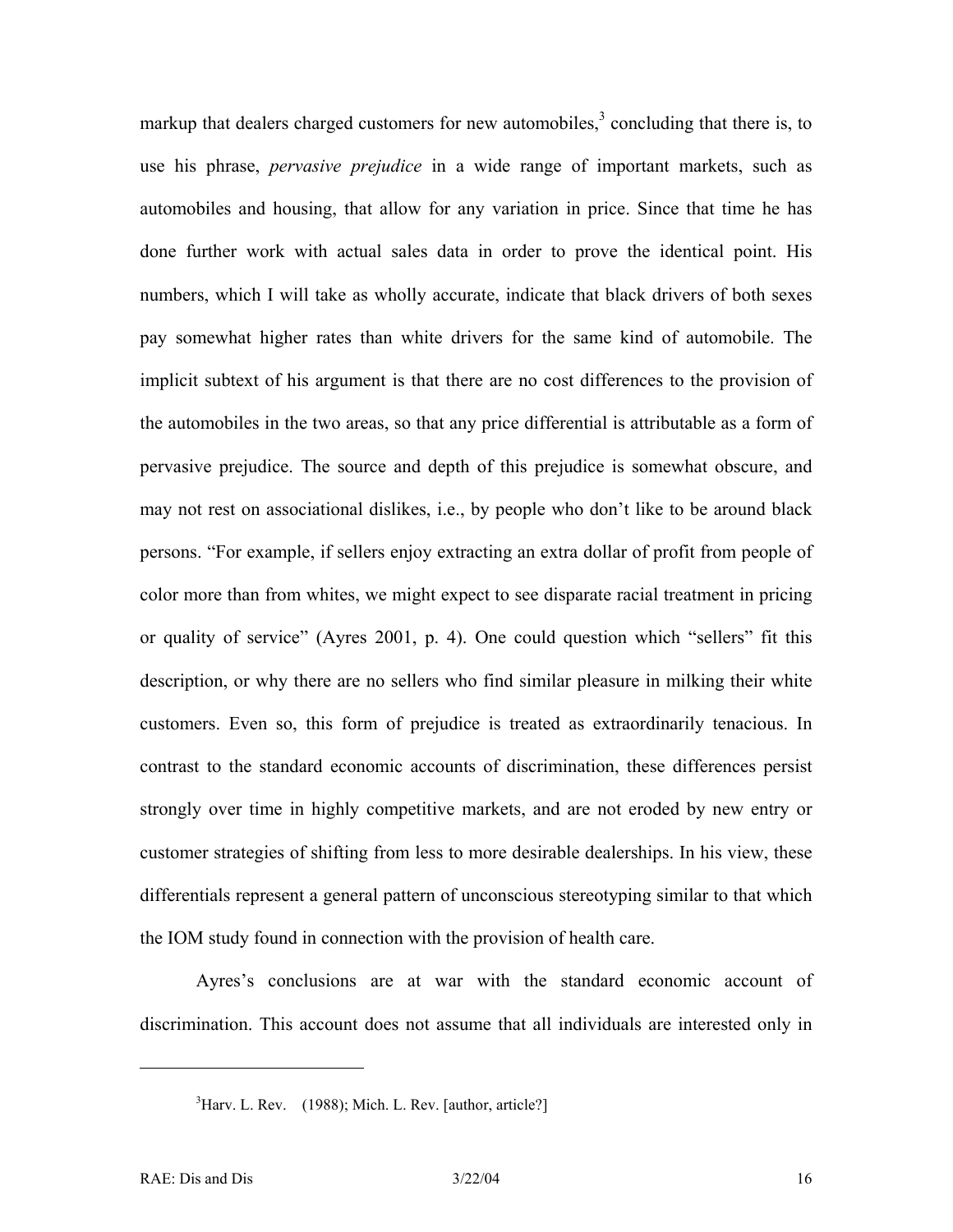money. Rather, it assumes that if the real costs are identical, as Ayres postulates them to be, then *some* sellers will be prepared to undercut the market because all dealers do not suffer from the uniform degrees of latent or sadistic prejudice. The behavior of the market is not defined by how the majority of dealers respond to racial differences in their customers. It responds to how those individual dealers who are *most* sympathetic to black customers view the situation. If Ayres's assumptions and data are both correct, then the traditional theory has suffered a decisive refutation, with no replacement in sight.

In principle, we should be very reluctant to abandon theories that seem to fall within the orthodox assumptions of economic theory. Instead we should test whether the initial set of assumptions, relating to constant cost of services and product are in fact accurate. On this point, Ayres is correct to note that the sale of an automobile is in part a "relational contract," which means that the relationship between the parties continues after the time of sale (Ayres 2001, p. 4). He uses this information to note that the variations that are introduced could allow the sales representative the opportunity to extract some additional unit of profit from black customers (Ayres 2001, p. 21). But the relational aspects of the transaction have other consequences as well, namely, introducing a possible variation in the *cost* structure of dealing with different customer groups, that is, a set of unobserved variables that escape the analyst, but influence the behavior of the decisionmaker.<sup>4</sup> At this point, it is no longer necessary to postulate massive levels of undetected prejudice, for sales transactions, as Ayres recognizes (Ayres 2001, p. 4) are not simple one shot deals, but the opening chapter in ongoing relationships between

 $\overline{a}$ 

<span id="page-18-0"></span><sup>&</sup>lt;sup>4</sup>On the difficulty of dealing with these in connection with audit tests, see Heckman 1998, pp. 107–11.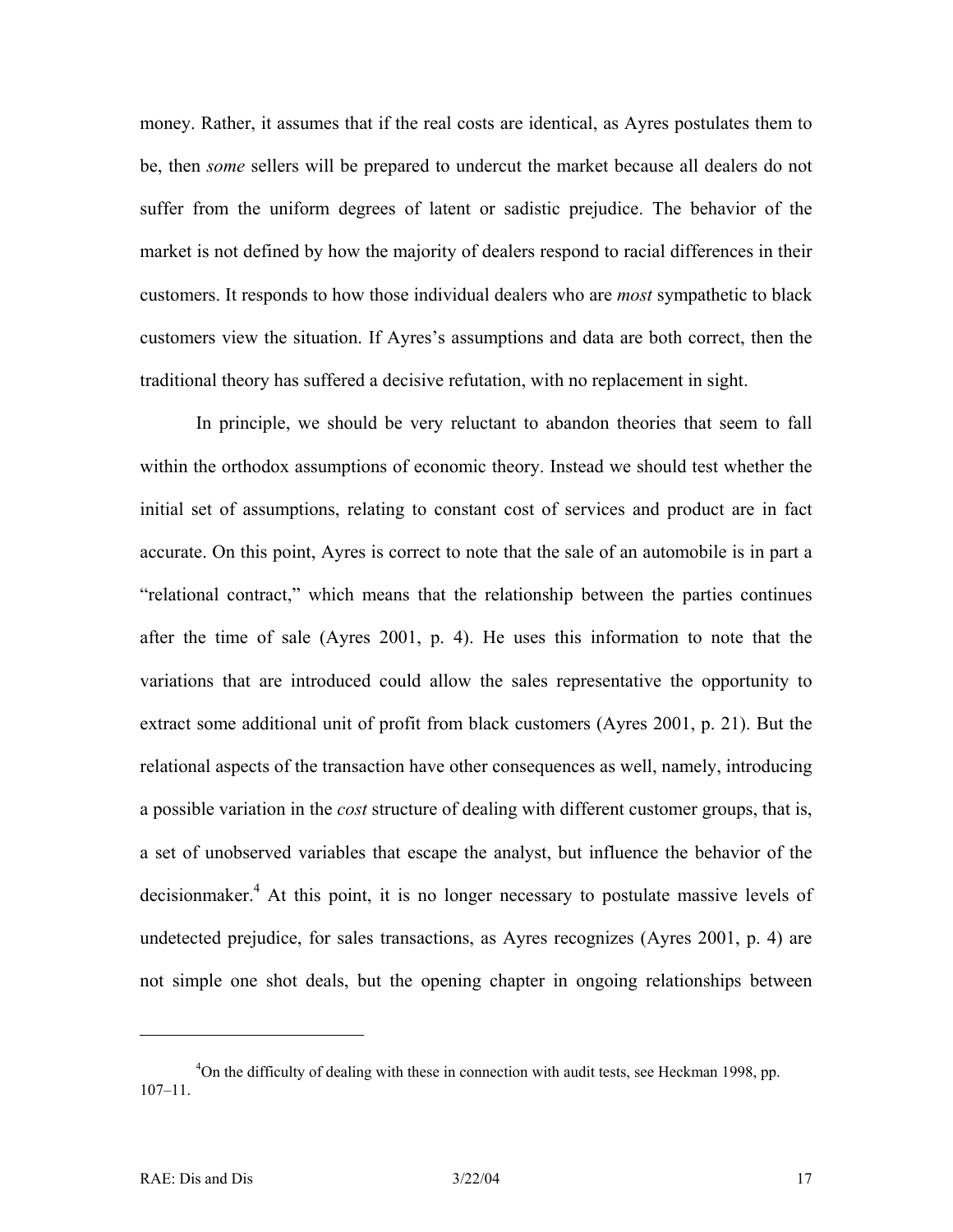dealers and customers. If these relationships are more costly to continue with black customers than with white customers (because delivery is more costly, or service calls are more frequent, or if higher default rates require dealer time), then we should expect to see some price differential to persist for the reason noted above: cost-based forms of discrimination are *never* eliminated by market pressures no matter how free new entry. I have not done any detailed study on how these automobile markets work, but at the very least the situation seems to be this: we could either have some unidentified cost difference or some unidentified form of prejudice that drives the model. The former of these is perfectly consistent with basic economic theory. The latter reminds us of the unobservable ether that was unable to save Newtonian mechanics.

The question then arises on how to choose between these two programs. Here are some reasons why we should go with the cost explanation. Audit studies require the investigators to prepare the tests. Often that preparation is done by individuals who have a strong conviction that discrimination will be found. That could easily lead the testers to alter behavior in subtle ways that bring about the desired results. Double blind studies are surely preferable, but exceedingly difficult to do in this area. Second, we have so few instances of overt discrimination in any of these cases. One reason perhaps is that particular evidence of this sort does not prove pervasive discrimination because it is confined to a small number of circumstances. Yet, by the same token, it is exceedingly odd that some form of prejudice could lie just below the surface and never manifest itself in concrete cases. Yet the absence of those instances is consistent with the theory of costbased discrimination because we should expect all vendors to adapt the same strategy regardless of their own race because they all face the same set of customers. Ironically,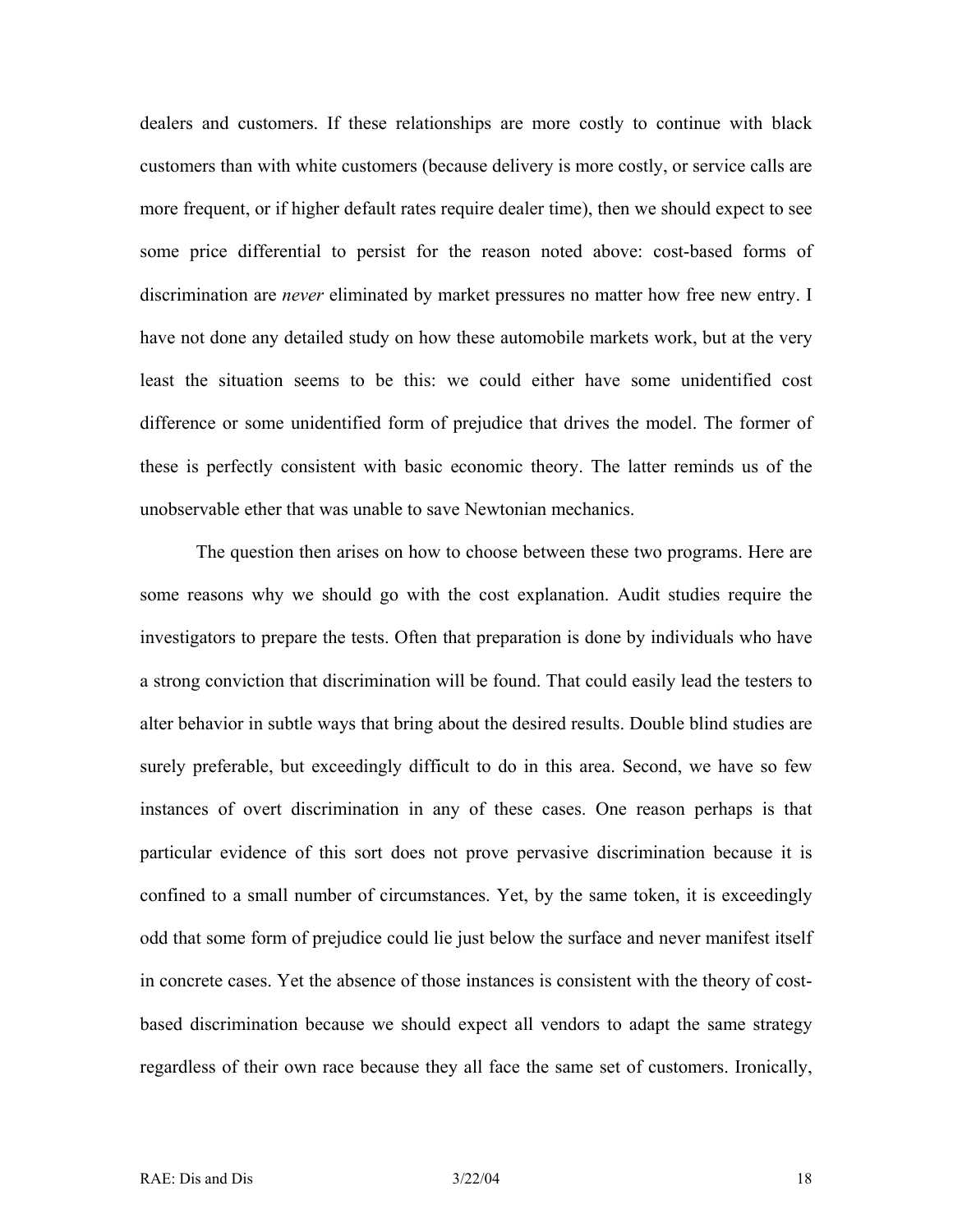Ayres supplies us with a tidbit of evidence in this direction when he notes that the same pricing practices appear to take place among different customer groups even when all the sales personnel are black (Ayres 2001, p. 107, note 33). At this point we should expect group favoritism to run in the opposite direction to extent that any race-neutral theory of prejudice stresses the in-group, out-group distinction. Yet none occurs, which offers at least some evidence that profit motivations do matter. At this point, it is important to note that under current law, these distinctions may not matter because differential treatment based on differential costs of service, if correlated with race, is regarded as illegal under the so-called disparate impact theories that control in this area. The choice of definitions matter, because the current law treats rational conduct as though it were a form of bigotry.

The efforts to prove discrimination in new car sales have some plausibility because the sales persons have to enter into direct contact with ordinary individuals whose race and sex is evident from the outset. The associational dislike stories cannot be dismissed out of hand. But if statistical analysis is allowed to control the search for discrimination, then the same techniques could be extended to cases where there is no contact whatsoever between the parties. On this point, Ayres and I were expert witnesses on the opposite side of at least one case in which the charge for discrimination arose out of the practices associated with the financing of automobiles (*Cason v. Nissan Motors Acceptance Corp.* F.3d  $(6^{th}$  Cir. 200X)). In these cases, brought for violations of the Equal Credit Opportunity Act [citation], the typical transaction arises when the purchaser of an automobile decides to purchase the car on credit from a dealer. The dealer then offers a loan at a set annual percentage rate (APR). The disclosure of relevant loan terms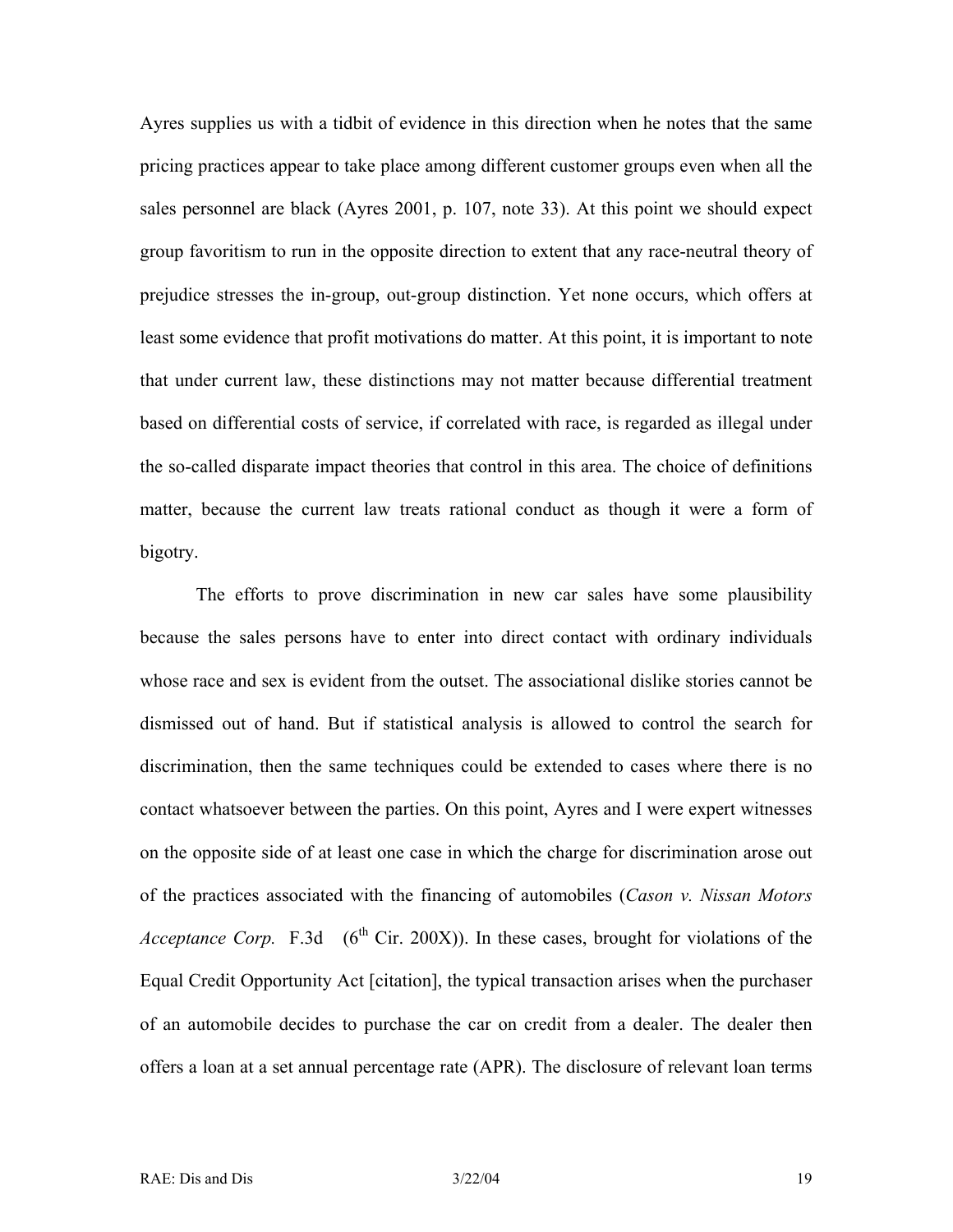is regulated by the standard truth-in-lending statute. Once the loan has been negotiated, then the dealer sells the commercial paper to anyone of a number of competing firms who pay it a fee for originating the loan. The "acceptance corporation," such as Nissan Motors Acceptance Corporation (NMAC), makes no direct loans to customers. Before it decides to buy dealer paper, it runs an elaborate program on key demographic data in order to make its decision. For the loans that it wishes to "accept," it offers the dealer a fee, called the "mark-up, so that it receives a lower yield from the transaction, known as the "buy rate." The key relationship between these variables is as follows:

Buy rate + mark up = Annual percentage rate

\n
$$
P = \frac{P}{P}
$$

At no stage in the process is there any personal contact between the acceptance corporation and the dealer's customer; nor can the acceptance corporation infer the race of the customer from the transaction, so much so that there was major difficulty in litigation in trying to sort people (by zip code, for example) into white and black in order to find out who was in the plaintiff class. Any effort to show that these cases involve unconscious prejudice is negated by the institutional safeguards involved. It is also accepted that two identical applicants (and remember here there is no background knowledge to control for) receive the identical mark-ups regardless of race. The built-in institutional arrangements make these financing arrangements the laboratory illustration of a prejudice-free transaction. Yet the law suits in question all allege that all these transactions discriminate against black customers because as a group their loans are subject to higher mark-ups than loans to white customers. That difference is attributable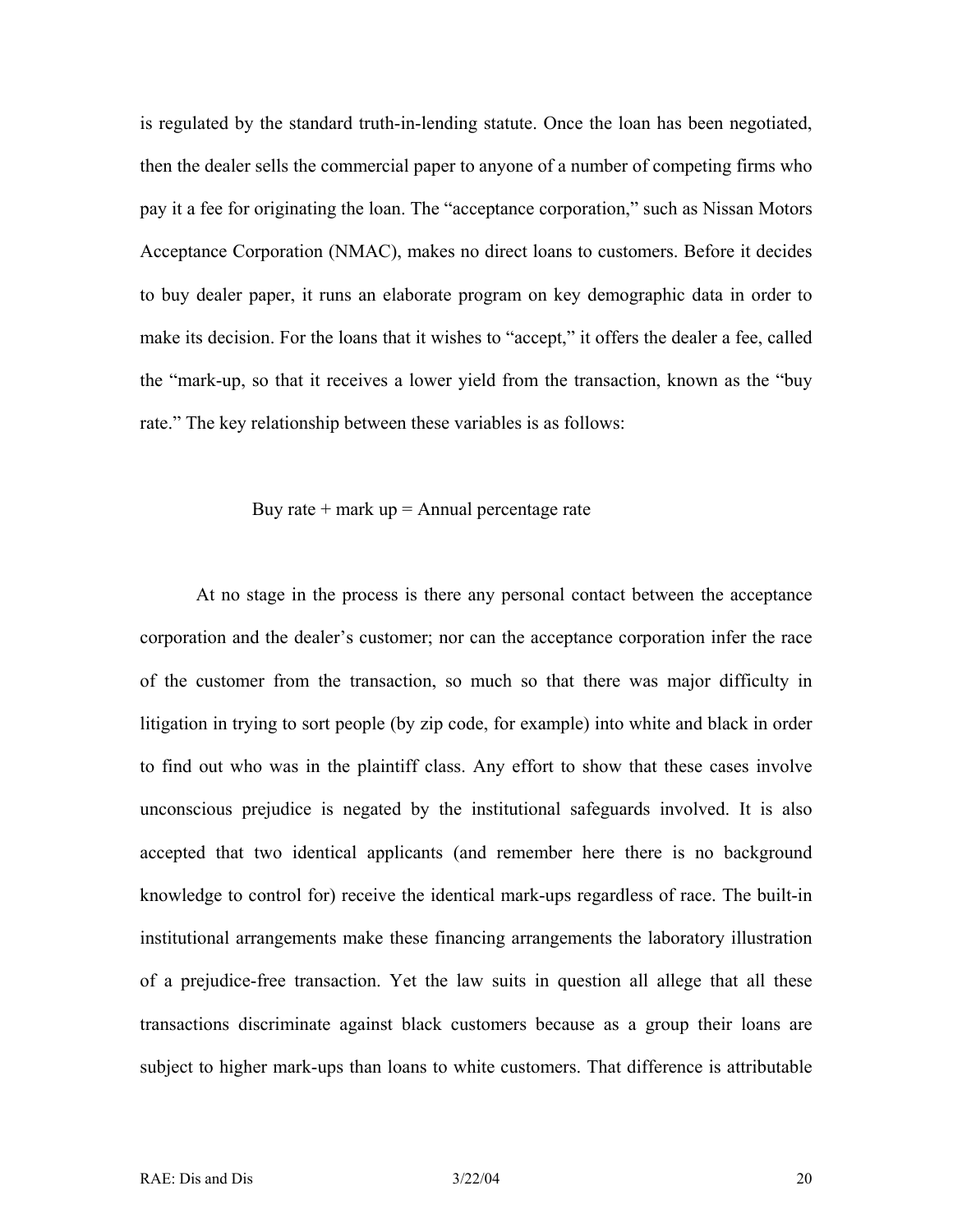to the then-standard industry practice of paying higher markups for high-risk loans than for low-risk loans. Since disparate treatment is out of the question, the only question is whether or not that differential has a disparate impact that violates the antidiscrimination law , when it is conceded that all interest rate differentials reflect the difference in credit risks.

In principle, the first concern should be whether to allow disparate impact cases (without any evidence of intention) in cases of race-blind financing. I do not think that this is appropriate, even for those who believe that the antidiscrimination law has a place to play in employment transactions where the (too) stringent rules in effect allow only those employment practices justified by some "business necessity" for which no narrower employment practice is available (Ayres 2004). This test lags because it never makes it clear what kind of necessity has to be shown to justify any particular employment practice. There are empirically an infinite array of variations, so that some practices that have some disparate impact are also somewhat more efficient. Just how these tradeoffs work in litigation is anyone's guess, even today after over thirty years of experience with this or that version of the standard. Unfortunately, the only fixed point in this analysis is that any high level of judicial scrutiny cuts deep into ordinary management prerogatives, even if they reach only practices that pose little risk of social mischief. The original rationale for allowing the use of statistical evidence in employment cases was that the clever employer intent on discrimination (a more plausible construct in 1965 than today) could hide his intentions behind a set of pretexts that only solid statistical evidence could pierce. But here the institutional arrangements preclude the use of pretextual devices, so that there are no cases of submerged, invidious discrimination left to expose. That said,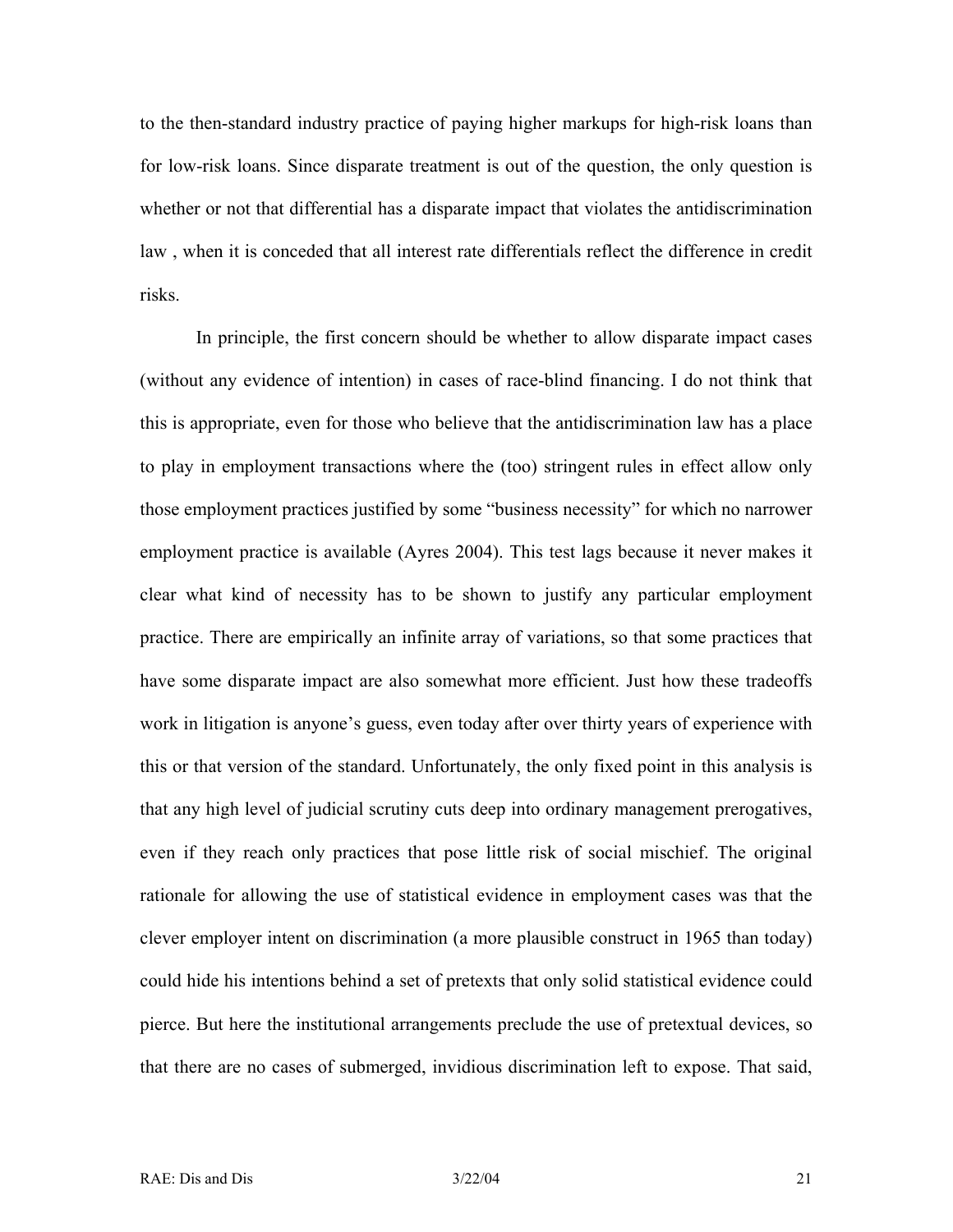the chief result of the disparate impact case is to hypothesize pervasive discrimination in what everyone acknowledges to be an intensively competitive environment in which no lender has more than a sliver of the relevant market.

The only way to establish a legal case of discrimination is to assume that the differential markups reflect a practice of discrimination. But immediately the objection arises, why would finance company pay a dealer anything extra for work that was not undertaken? The much more likely explanation is that the charges involved here vary with the costs needed to place more difficult loans. Thus, a dealer might have to place multiple phone calls to different lenders to persuade them to take a risky customer. In addition, the system of payment from dealers only takes place on completed transactions, and thus has to cover the costs of those loan transactions that fail entirely even after dealer efforts. To make this case of discrimination work, it would be necessary to understand in detail the relevant cost functions, but these were never explored in any detail in the case. Rather, it was just postulated that the costs did not follow the markups so that discrimination had to be the cause. In a sense, these finance cases are the reduction ad absurdum of the dealer selling cases: better to postulate some hidden prejudice than treat the observed set of rates as the process of an impersonal set of market transactions, which these cases undoubtedly were.

#### **Application in Medical Areas**

I have spent this time examining the use of discrimination in other areas to show that one has to take with a grain of salt the IOM claims that pervasive prejudice should be treated as an established norm in other industries. But it is clear that these techniques to prove discrimination, however shaky, can be used in this context as well. Once again Ayres and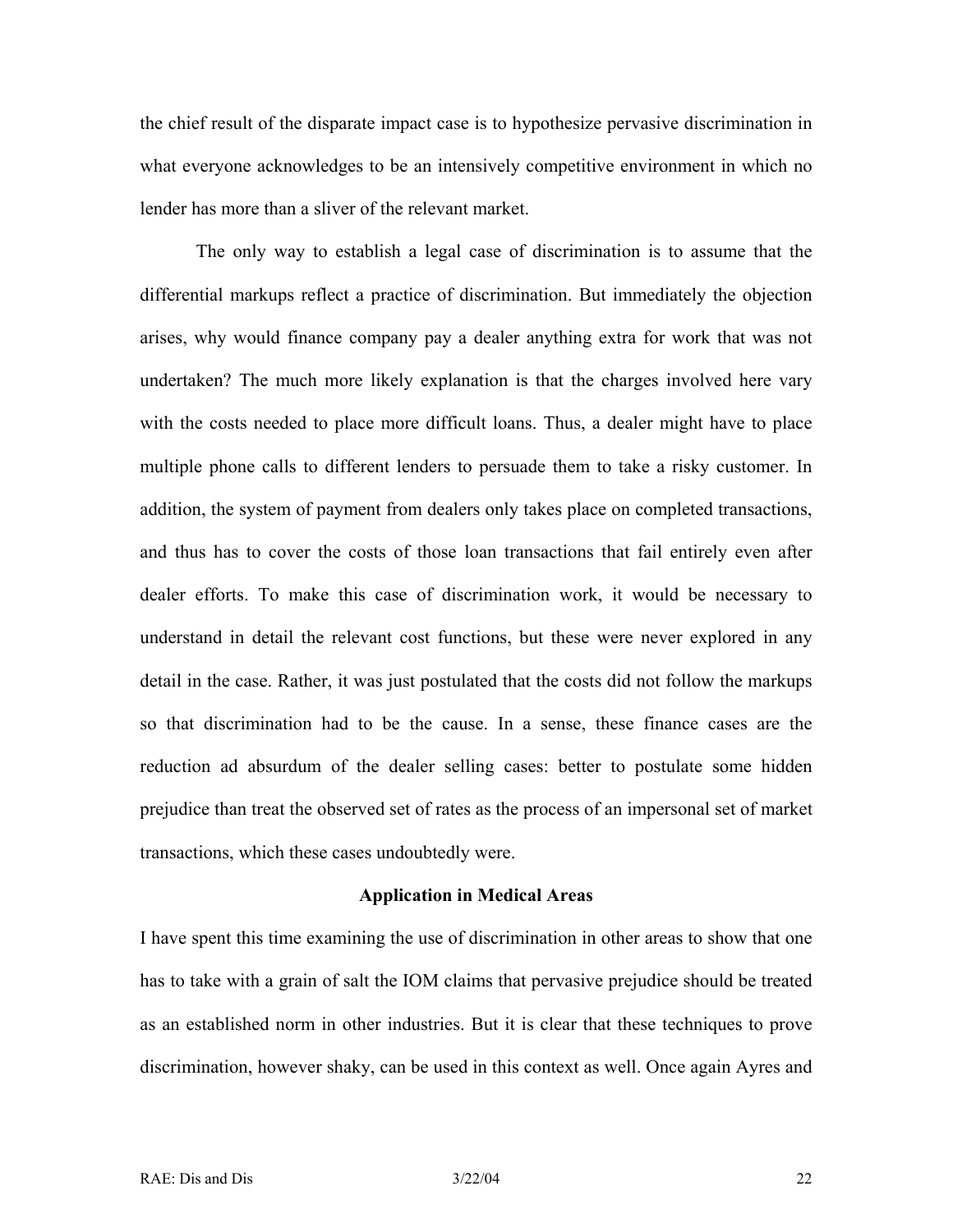his colleagues have taken the lead in arguing that the traditional guidelines for organ transplantation, with their emphasis on antigen matches, had a disparate impact in practice even though they were neutral in form. The observation that black candidates for kidney transplants, for example, had longer queuing times than white candidates fueled some changes in UNOS protocols for organ allocation.

In one sense this program is unexceptionable. If it turns out that anything less that a perfect antigen match has no predictive value on how long individuals will survive upon receipt of a kidney, then that factor should be disregarded on the simple ground that in an administrative system (which treats voluntary purchase as a criminal act) the only intelligible objective is to maximize the present discounted value of future years of life saved, adjusted for quality of life considerations. At this point, the only question that one has to ask in order to compare two different protocols is which one produces the larger net saving for the organs so distributed. In one sense, this inquiry can be run without regard to race by seeking to identify those neutral variables (including time on a waiting list) that determine the organ allocation. On this view, or rephrase "the distribution of organs between white and black recipients is utterly immaterial on the ground that each counts for one and only one.

The hard question is whether the newer system or older system of allocation better achieves this particular goal. It does not, however, follow that race is irrelevant to the overall inquiry because the relevant question is *not* how long will people survive with a transplant, but how much *longer* they would survive with a transplant than on dialysis. Thus if two persons each could live five years with a transplant, and one could live only one year without it, and the other four years without it, then, all other things being equal,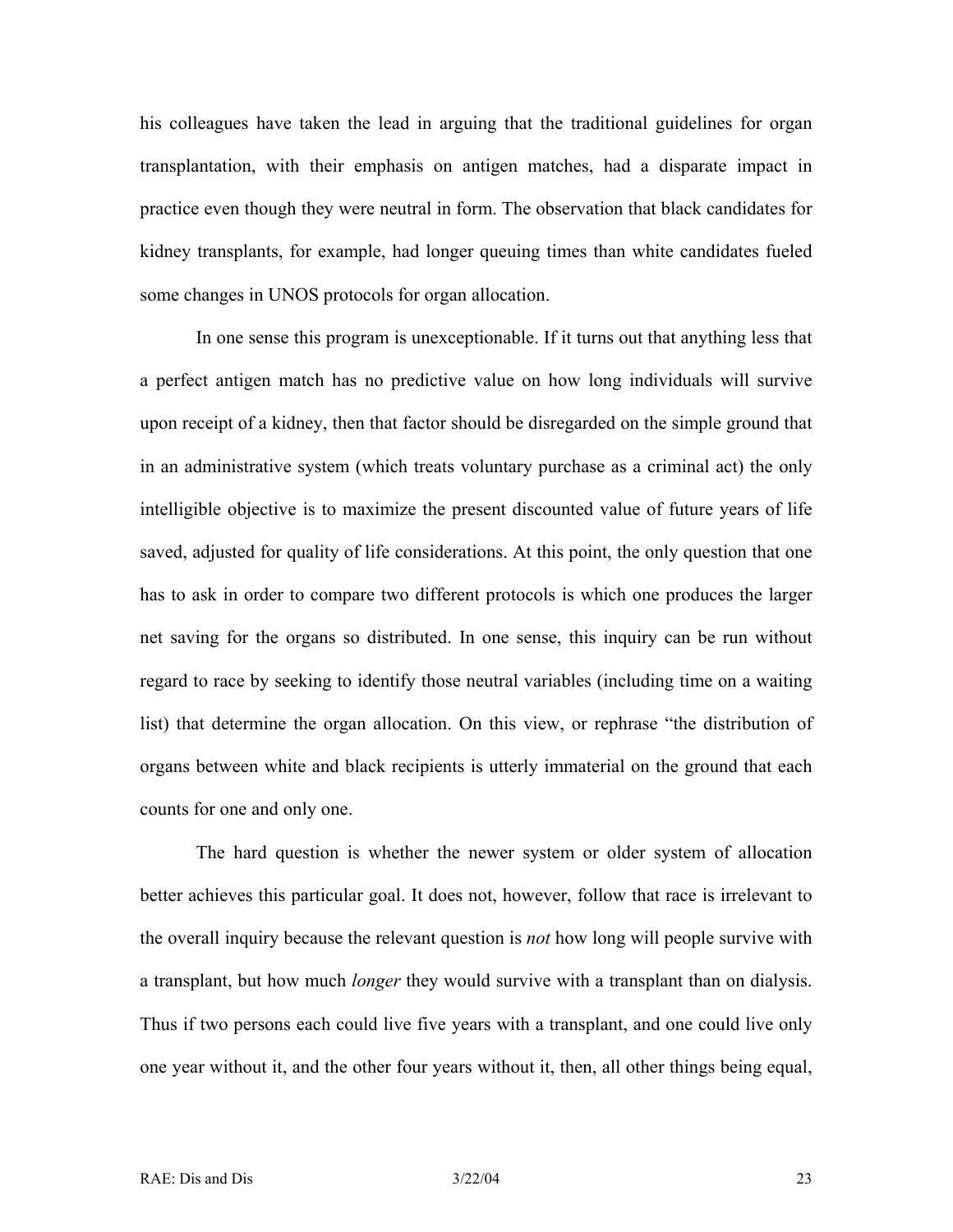give the kidney to the former, at least in the absence of any market test. Therefore, if race is, either way, a determinant of receptivity to dialysis, it should be taken into account in service of the neutral end. At most, race (or randomization) would be a decider only when there is *no* difference on the strength of any medical criterion. Whether the new UNOS rules meet this test is for others to determine. What matters for this analysis is the criterion: greatest net lives saved per organ. If, for example, alcoholism was negatively correlated with transplant success, and positively correlated with race, it should be fit into the analysis even under a disparate impact regime.

The question of discrimination also surfaces in connection with standardized provision of health care. In this context, the usual market forces are often consciously overridden, because the extensive set of health care services provided through government agencies is not meant to replicate the market in that it tolerates a good deal of cross subsidy. In dealing with these subsidies, it should be noted that in most relevant classes of medical treatment, the incidence of illnesses within the black population is higher than that found within the white population (IOM 2003, 81–87) There are significant differences in the frequency of diseases of the heart, cerebrovascular diseases, malignant neoplasms, and diabetes, across these groups. The bottom line is this: "The mortality rate for African Americans is approximately 1.6 times higher than that for whites—a ratio that is identical to the black/white mortality ratio in 1950." (IOM, at 82)—which of course implies a greater absolute percentage reduction in black mortality relative to white. A quick look at these figures is against a background in which race is not used as a marker in the provision of health care, such that the present system involves a substantial net wealth transfer from white to black individuals, which undercuts any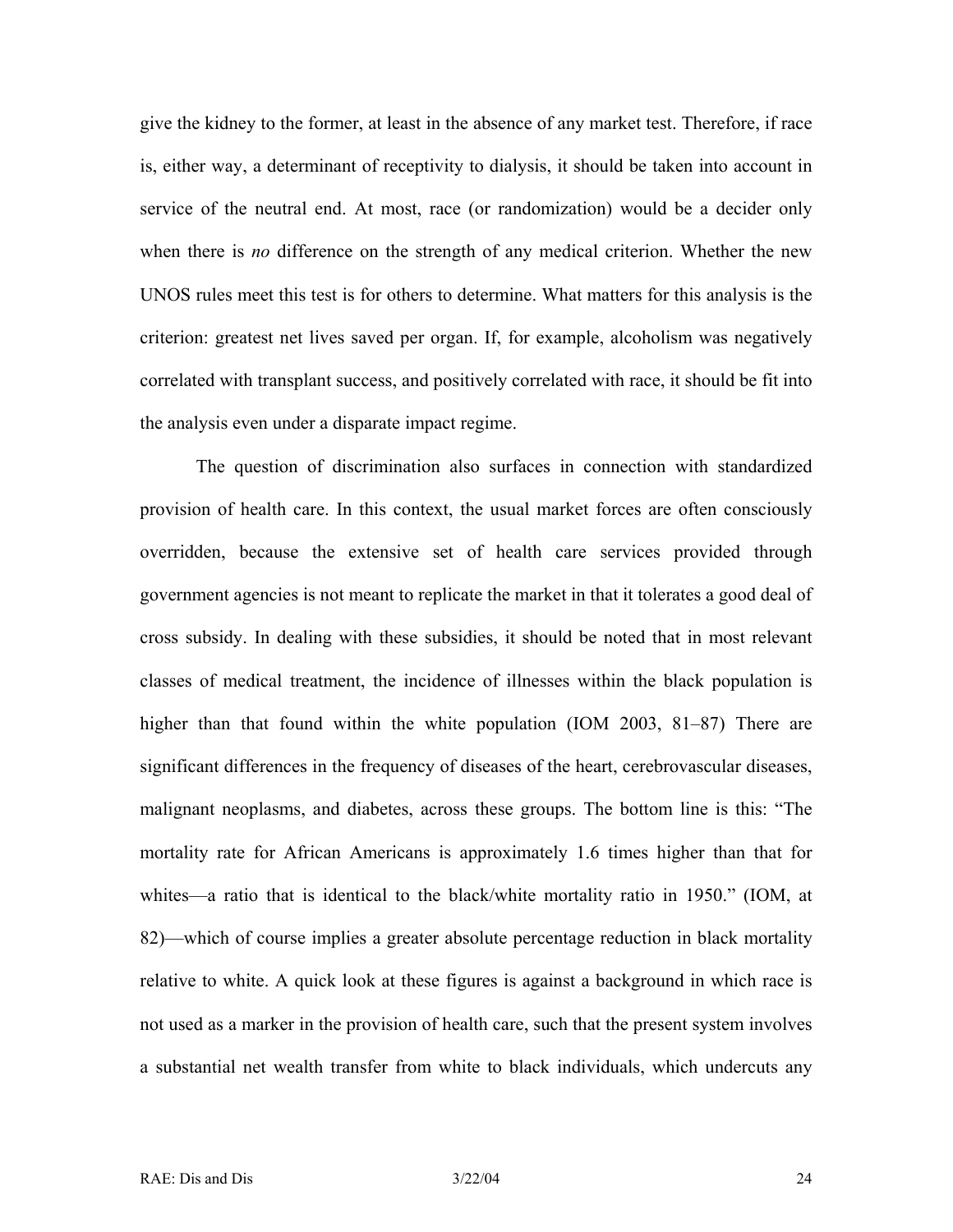claim of global discrimination against blacks who have been the net recipients under current government policy. It is, however, some evidence of the predisposition of the IOM drafters that the neutral racial policies that produce this result are not so much as mentioned, even though the adverse effects that neutral policies on members of various minority groups, as in organ transplantation, is a staple of the modern literature.

The question then is what to make of the persistent findings of differential treatment that are reported in these areas. Here one lesson that could be learned, but is not, is that it is important to understand the detailed industry judgments before making any inferences about discrimination. In medical services, cost is often not the relevant variable, so that the determinants of medical choices are harder to find. As noted, the IOM report lumps together the questions of clinical uncertainty and communication breakdown with bias and prejudice in dealing with discrimination. Yet there is good reason why this should not be so. The failures that occur in these instances are not the result of ill-motive or insensitive behavior. The breakdowns in the system, and these are numerous, are problems of management that everyone should try to eliminate, but not the source of some deep-seated structural failure.

The question then arises, just how pervasive these failures could be. Given the observed differences in the treated populations, they could be every bit as pervasive as the alleged discrimination in health care. Here are some possibilities that could be taken into account, but often are not. The conscientious physician does not treat any medical condition in isolation. It is critical to know something of the capabilities of the patient and the surrounding support structure from family and friends. Thus assume that we have a situation in which the choice is between a simple procedure with modest returns and a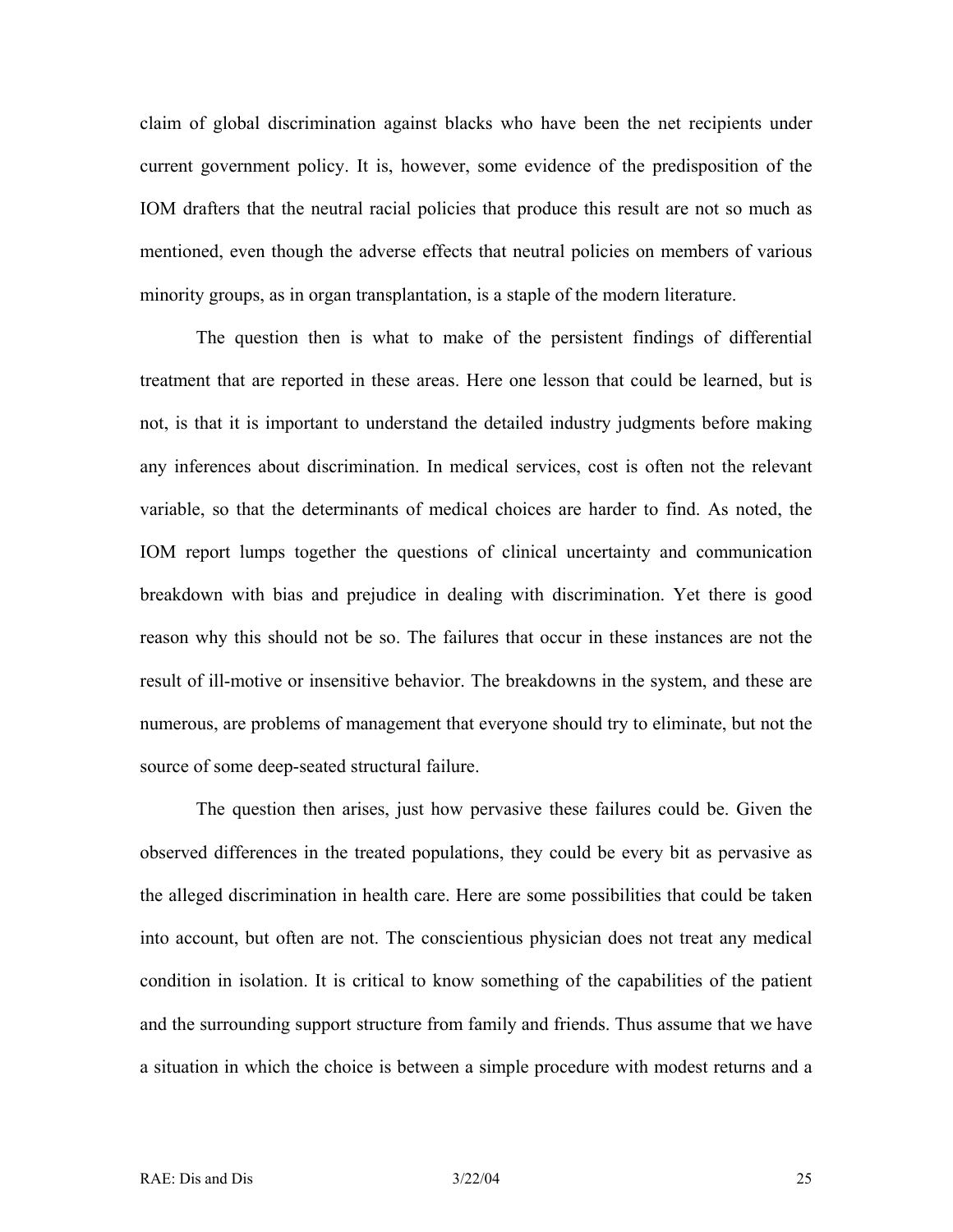complex procedure with higher returns but greater risk. The same physician might be well advised to recommend the former procedure to patients with less sophistication and weak support services, and the latter procedure to individuals with high awareness and strong support procedures. As with general efforts to prove discrimination, the number of variables that can be included in any regression are far fewer than those which can be taken into account in dealing with the case, whether we deal with automobile sales representatives or physicians. In the treatment of any particular case, that judgment will be based on the treating physician's close personal assessment of the individuals in question and will not turn on the only variables that outside analysts can use: age, income, years of education, etc. At this point, it could well be that recommending differential treatments represents the correct clinical judgments. If, as often happens, the coherence of family and support structures do vary by race, then, rightly understood, differences of this sort, if systematically replicated, are evidence of fair treatment across the board. Once again, if these differences do exist, then no amount of sensitivity training would, or should, eliminate them. And any litigation effort to insure uniform treatment would have the perverse effect of making medical care more dangerous to all patients.

The question then is how does one get the relevant information on the variables that count in individual cases. Large utilization studies are not likely to produce the right sort of results because if these variables of self-sufficiency and social support networks are operative in some cases, they could easily be operative in all, which means that supposed evidence of pervasive discrimination is in reality evidence of conscientious efforts to tailor the treatment to the patient, not the statistical category. How then can we tell whether the difference is to be treated as good or bad? Once again it is necessary to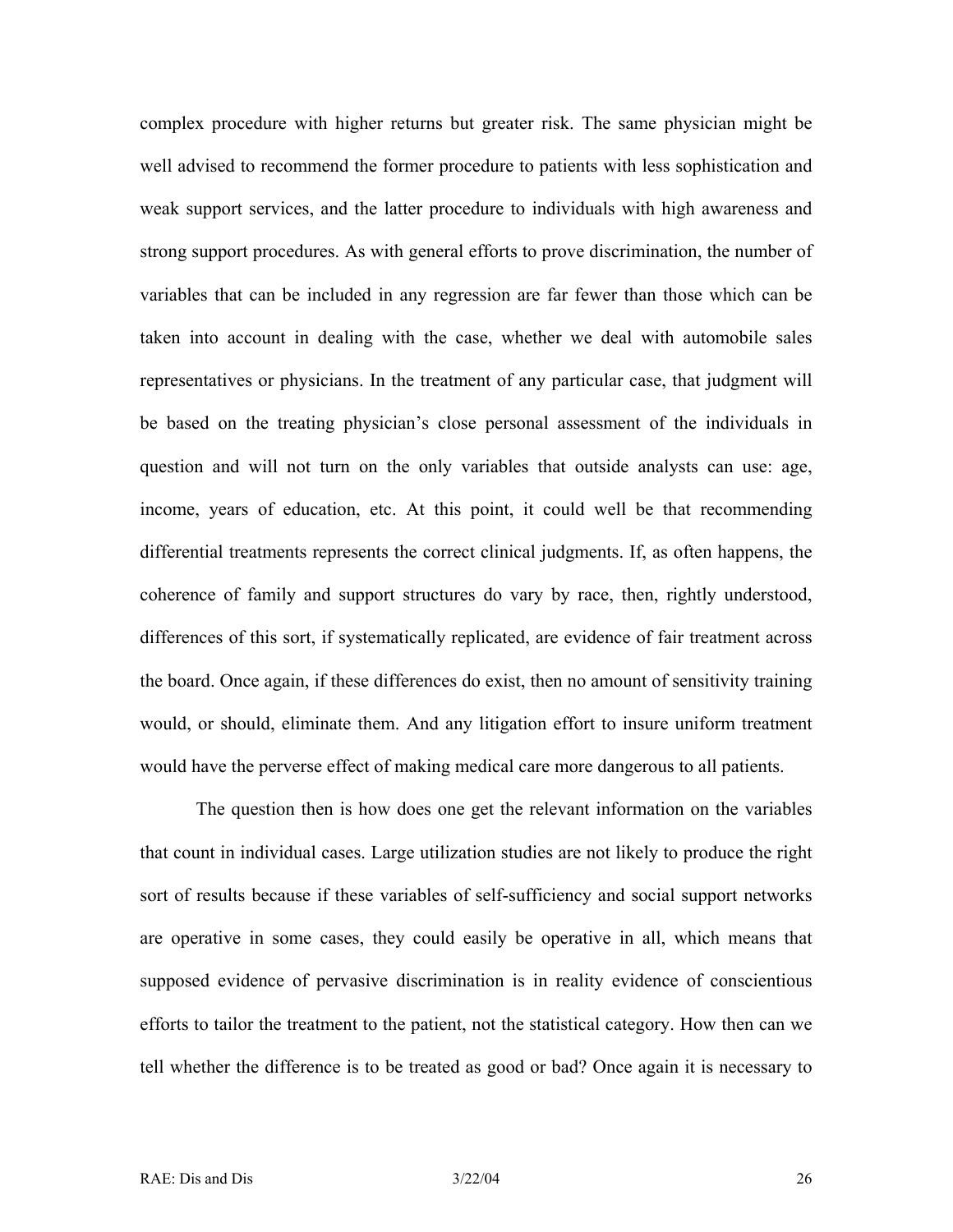have recourse to another theme from the general discrimination literature. It seems very odd that latent prejudices will simmer just below the surface and never manifest themselves in visible forms of antisocial behavior. The case for pervasive discrimination seems still weaker since virtually every writer on discrimination in health care (Satel 2004) thumpingly deplores the discrimination that they detect in their studies, and that the entire profession has set its public face against any form of discrimination in the provision of health care with a set of social norms that are so thick that you can cut them with a knife. There are, in addition, instructive anecdotes about individual physicians who sense a breakdown in communication and then take proactive steps to correct them. Sally Satel's brief account of how poor patients, often people of color, do not know the difference between a simple swab for bacterial infection from a Pap smear for cancer is but one illustration of the barriers that have to be overcome in the provision of routine clinical care. Greggory Bloche's (2004) study of communication is yet another effort to break down the process in order to isolate the potential sources of failure.

It seems clear that most of the tangible gains that could be achieved in health care under the current system lie in making everyone more sensitive to these communications glitches. But if that is the case, then we should be deeply troubled by the IOM study's eagerness to find (illicit) discrimination as the source of the various difficulties in dealing with today's health care problems. Indeed, the constant criticisms of the current system for its untoward biases have *bad* short-term consequences, when measured in flesh-andblood terms. One public source of concern is the unwillingness of minority individuals to use the health care system because they think that it is stacked against them. If that charge were indeed true, then the decision by members of disadvantaged groups to keep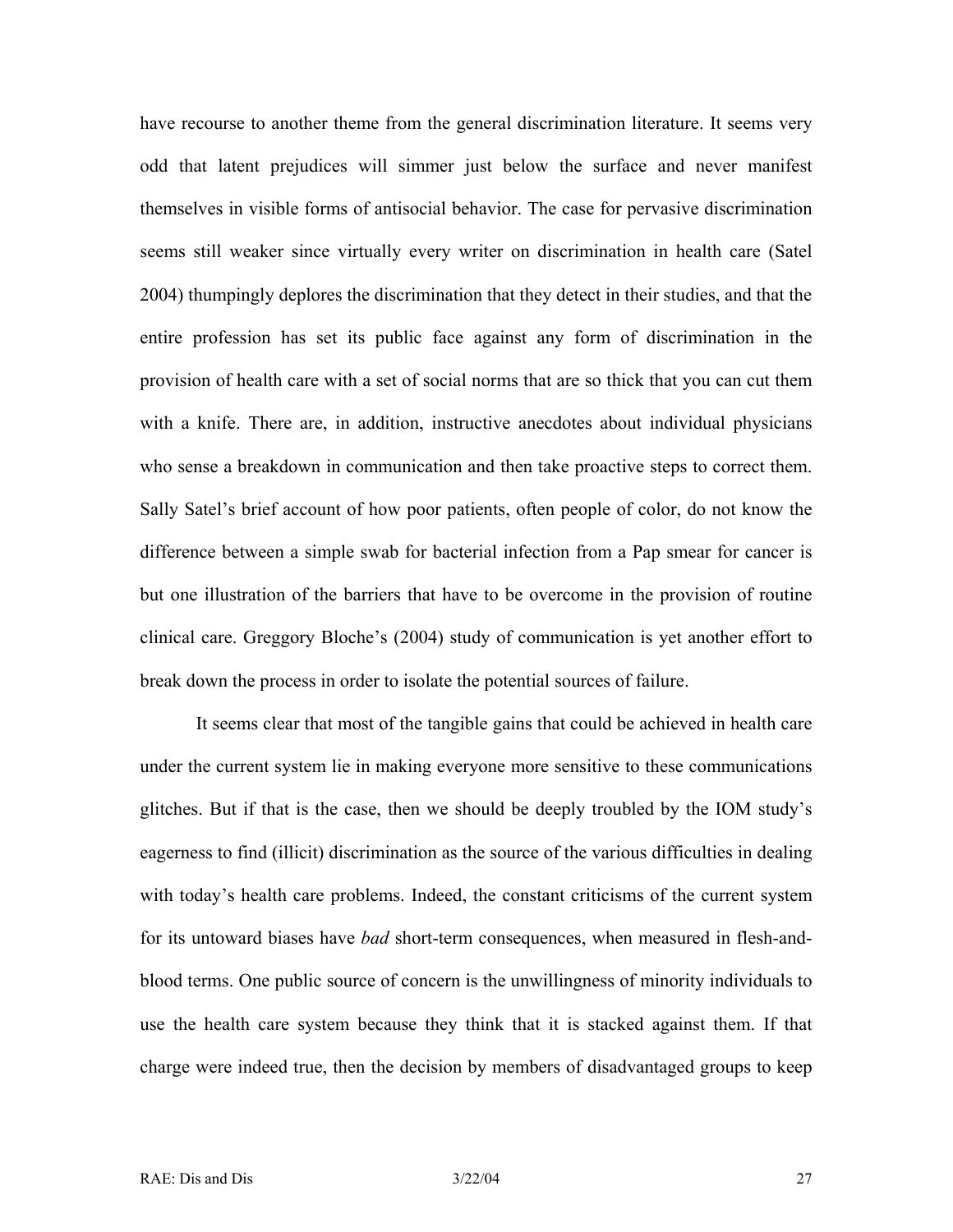out is rational: people will make less use of a system that promises them fewer benefits. But now think of how things look if it turns out that the claims of illicit discrimination are overplayed. At this point, the net effect is to give *false* information to potential users of the legal system, which is likely to keep them out of a health care system that is far more sympathetic to their claims that the received wisdom allows. That reluctance to work within the system in turn translates itself into lower levels of care and high risks of mortality and morbidity. I would not want that sequence of events to rest on my shoulders.

The IOM study adopts exactly the wrong approach when it lends its sympathetic ear to the critics of the current system. I would write the exact opposite report. Instead of dwelling on the Tuskegee experiments as evidence of current biases that linger within the system, I would trumpet the dedicated men and women in the profession who are determined to help people of all backgrounds and races deal with their health problems. I would stress that the attitudes of physicians today have shown a true revolution from those that permeated the generation or two ago; that the influx of physicians from all races and all walks of life has transformed the internal culture, so that wary customers should have confidence in the incredible dedication that young physicians, in particular show, notwithstanding their long hours and low pay. Truth is, this seems like the more accurate summary of the available evidence. It is a shame to attack so many people of good will on evidence that admits a much more benign interpretation. And it would be a shame to lose lives because of a determined effort to make things appear worse than they really are. There are better ways to spend money to improve health. And there are enough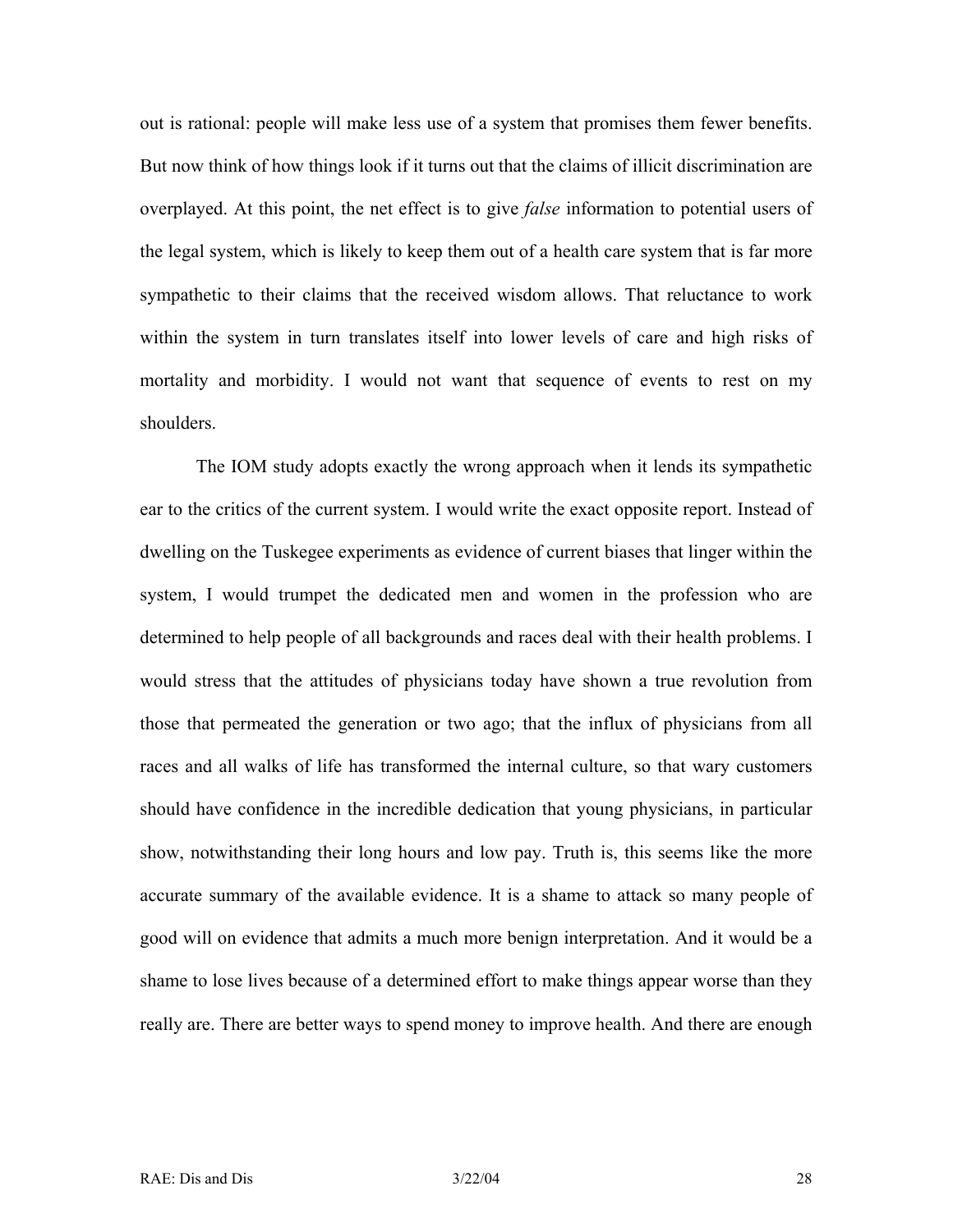problems in the health care system even without the genteel guilt trip that pervades the IOM study.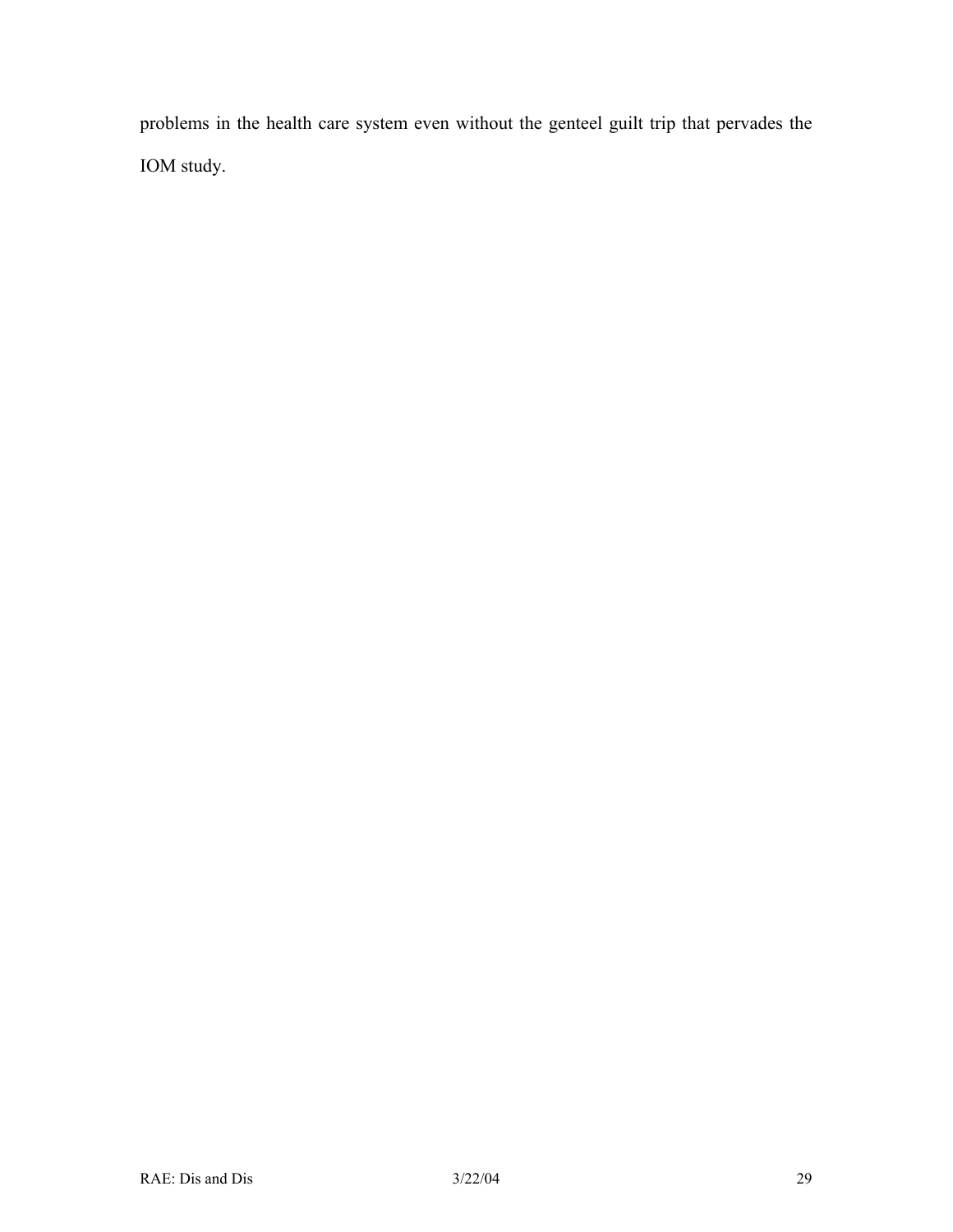#### **References**

- Ayres, I. Three Tests for Measuring Unjustified Disparate Impacts in Organ Transplantation: The Problem of "Included-Variable Bias." *Perspect Biol Med* [this issue. – please provide full citation details – journal, volume, no, page nos.]
- Ayres, I. 2001. *Pervasive prejudice? Unconventional evidence of race and gender discrimination*. Chicago: Univ. of Chicago Press.
- Ayres, I. 1991. Fair Driving: Gender and Race Discrimination in Retail Car Negotiations. *Harv Law Rev* 104 (4):817-872.
- Becker, G. 1971. *The Economics of discrimination*, 2nd ed. Chicago: Univ. of Chicago Press.
- Bloch, Greggory? Citation?]
- Bureau of the Census. 2002. *Health insurance coverage in the United States: 2002*. Washington, DC: Congressional Information Service. [full citation?]
- *Cason v. Nissan Motors Acceptance Corp*. (M.D. Tenn.) No. 3-98-0223. [how to find full cite?]
- Collins, J. 2001. *Good to great: Why some companies make the leap…and others don't*. New York: HarperCollins.
- Epstein, R. 1997. *Mortal peril: Our inalienable right to health care?* Reading, MA: Addison-Wesley.
- Epstein, R. 1992. *Forbidden grounds: The case against employment Discrimination laws*. Cambridge: Harvard Univ. Press.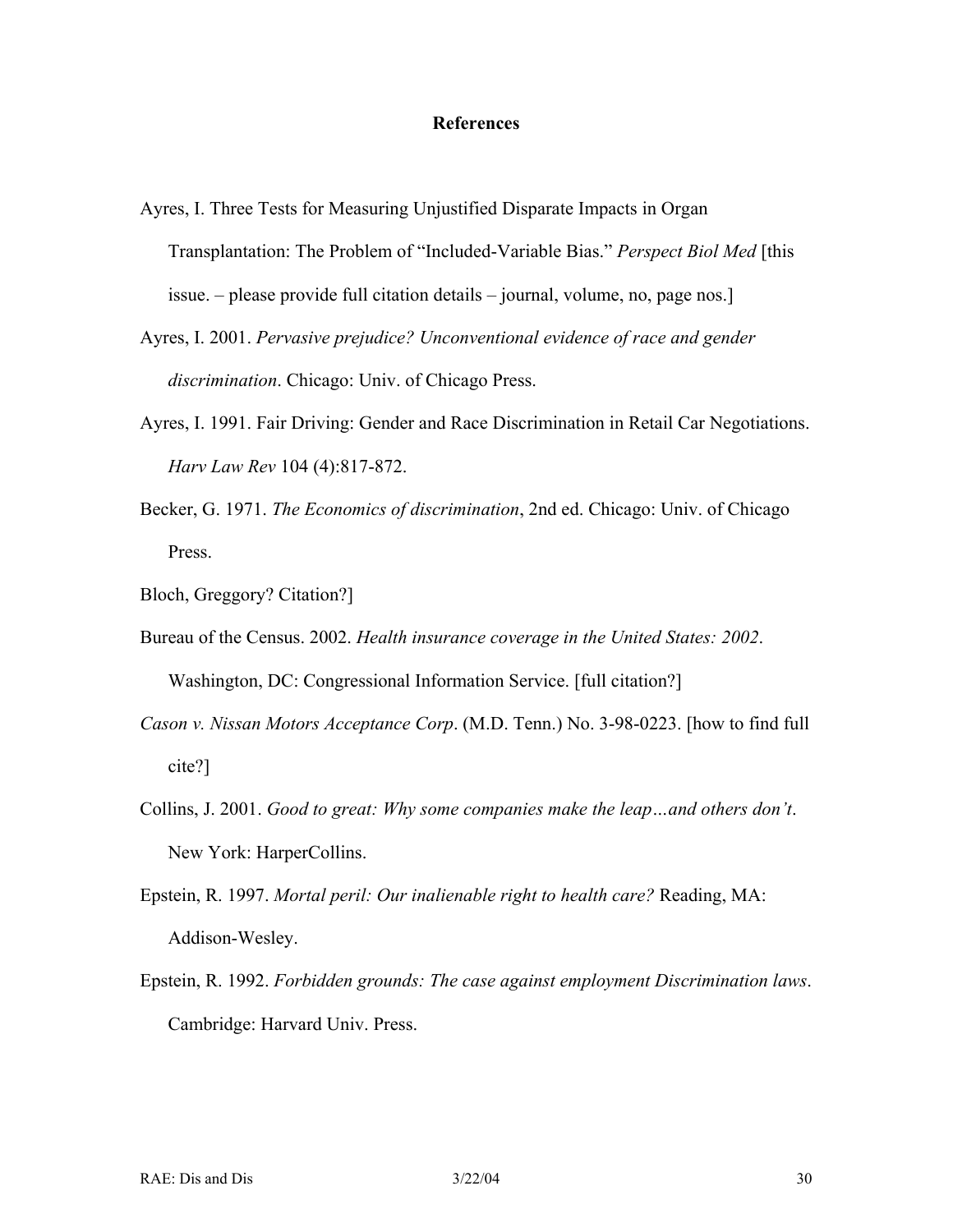- Epstein, R. 1991. A Clash of two Cultures: Will the Tort System Survive Automobile Insurance Reform? *Valparaiso Law Rev* 25:173-[end page no?].
- Gigerenzer, G., P. Todd, and the ABC Research Group. 1999. *Simple heuristics that make us smart*. Oxford: Oxford Univ. Press.
- Goldin, C., and C. Rouse. 2000. Orchestrating impartiality: The impact of "blind" auditions on female musicians. *Am Econ Rev* 90(4):715-741.

Heckman, J. 1998. Detecting discrimination. *J Econ Perspect* 12(1):101-116.

Institute of Medicine (IOM). 2003. *Unequal treatment: Confronting racial and ethnic disparities in health care*. Washington, DC: National Academy Press.

Satel, S. *Perspect Biol Med* this issue. [full citation details, please]

- Sunstein, C. 1991. Why markets don't stop discrimination. *Soc Phil & Policy* 8(2):22-37.
- Tversky, A., and D. Kahneman. 1974. Judgment under uncertainty: Heuristics and biases. *Science* 185:1124-1131.
- Tversky, A., and D. Kahneman. Availability: A heuristic for judging frequency and availability. *Cognitive Psychology* 5(2):207-232.
- 110 U.S. *Cong. Rec.* 110: 1600 (statement of Congressman Joseph Minish). (1964).[full citation]

Readers with comments should address them to:

Richard A. Epstein University of Chicago Law School 1111 East 60th Street Chicago, IL 60637 repstein@uchicago.edu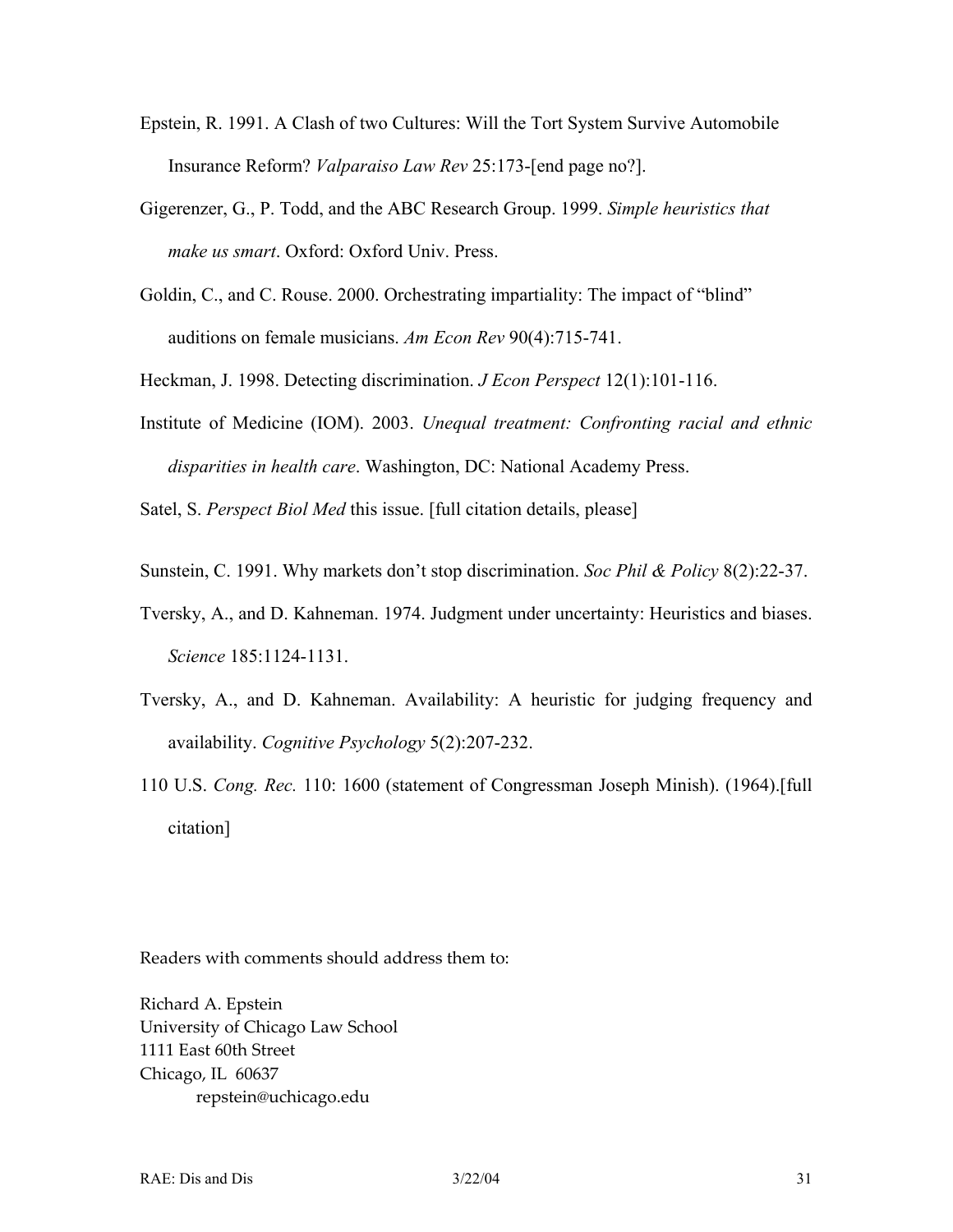## Chicago Working Papers in Law and Economics (Second Series)

- 1. William M. Landes, Copyright Protection of Letters, Diaries and Other Unpublished Works: An Economic Approach (July 1991)
- 2. Richard A. Epstein, The Path to *The T. J. Hooper*: The Theory and History of Custom in the Law of Tort (August 1991)
- 3. Cass R. Sunstein, On Property and Constitutionalism (September 1991)
- 4. Richard A. Posner, Blackmail, Privacy, and Freedom of Contract (February 1992)
- 5. Randal C. Picker, Security Interests, Misbehavior, and Common Pools (February 1992)
- 6. Tomas J. Philipson & Richard A. Posner, Optimal Regulation of AIDS (April 1992)
- 7. Douglas G. Baird, Revisiting Auctions in Chapter 11 (April 1992)
- 8. William M. Landes, Sequential versus Unitary Trials: An Economic Analysis (July 1992)
- 9. William M. Landes & Richard A. Posner, The Influence of Economics on Law: A Quantitative Study (August 1992)
- 10. Alan O. Sykes, The Welfare Economics of Immigration Law: A Theoretical Survey With An Analysis of U.S. Policy (September 1992)
- 11. Douglas G. Baird, 1992 Katz Lecture: Reconstructing Contracts (November 1992)
- 12. Gary S. Becker, The Economic Way of Looking at Life (January 1993)
- 13. J. Mark Ramseyer, Credibly Committing to Efficiency Wages: Cotton Spinning Cartels in Imperial Japan (March 1993)
- 14. Cass R. Sunstein, Endogenous Preferences, Environmental Law (April 1993)
- 15. Richard A. Posner, What Do Judges and Justices Maximize? (The Same Thing Everyone Else Does) (April 1993)
- 16. Lucian Arye Bebchuk and Randal C. Picker, Bankruptcy Rules, Managerial Entrenchment, and Firm-Specific Human Capital (August 1993)
- 17. J. Mark Ramseyer, Explicit Reasons for Implicit Contracts: The Legal Logic to the Japanese Main Bank System (August 1993)
- 18. William M. Landes and Richard A. Posner, The Economics of Anticipatory Adjudication (September 1993)
- 19. Kenneth W. Dam, The Economic Underpinnings of Patent Law (September 1993)
- 20. Alan O. Sykes, An Introduction to Regression Analysis (October 1993)
- 21. Richard A. Epstein, The Ubiquity of the Benefit Principle (March 1994)
- 22. Randal C. Picker, An Introduction to Game Theory and the Law (June 1994)
- 23. William M. Landes, Counterclaims: An Economic Analysis (June 1994)
- 24. J. Mark Ramseyer, The Market for Children: Evidence from Early Modern Japan (August 1994)
- 25. Robert H. Gertner and Geoffrey P. Miller, Settlement Escrows (August 1994)
- 26. Kenneth W. Dam, Some Economic Considerations in the Intellectual Property Protection of Software (August 1994)
- 27. Cass R. Sunstein, Rules and Rulelessness, (October 1994)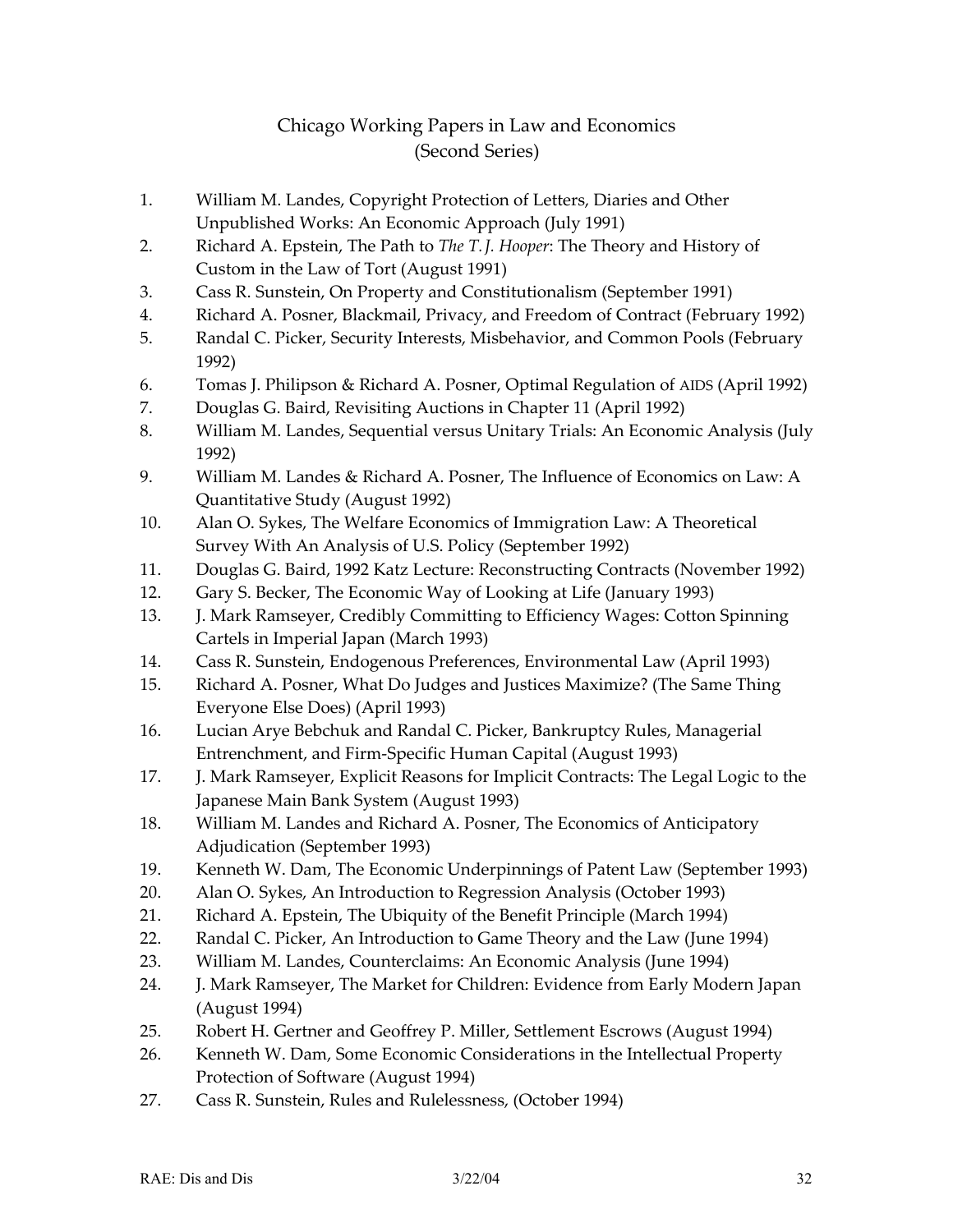- 28. David Friedman, More Justice for Less Money: A Step Beyond *Cimino* (December 1994)
- 29. Daniel Shaviro, Budget Deficits and the Intergenerational Distribution of Lifetime Consumption (January 1995)
- 30. Douglas G. Baird, The Law and Economics of Contract Damages (February 1995)
- 31. Daniel Kessler, Thomas Meites, and Geoffrey P. Miller, Explaining Deviations from the Fifty Percent Rule: A Multimodal Approach to the Selection of Cases for Litigation (March 1995)
- 32. Geoffrey P. Miller, Das Kapital: Solvency Regulation of the American Business Enterprise (April 1995)
- 33. Richard Craswell, Freedom of Contract (August 1995)
- 34. J. Mark Ramseyer, Public Choice (November 1995)
- 35. Kenneth W. Dam, Intellectual Property in an Age of Software and Biotechnology (November 1995)
- 36. Cass R. Sunstein, Social Norms and Social Roles (January 1996)
- 37. J. Mark Ramseyer and Eric B. Rasmusen, Judicial Independence in Civil Law Regimes: Econometrics from Japan (January 1996)
- 38. Richard A. Epstein, Transaction Costs and Property Rights: Or Do Good Fences Make Good Neighbors? (March 1996)
- 39. Cass R. Sunstein, The Cost-Benefit State (May 1996)
- 40. William M. Landes and Richard A. Posner, The Economics of Legal Disputes Over the Ownership of Works of Art and Other Collectibles (July 1996)
- 41. John R. Lott, Jr. and David B. Mustard, Crime, Deterrence, and Right-to-Carry Concealed Handguns (August 1996)
- 42. Cass R. Sunstein, Health-Health Tradeoffs (September 1996)
- 43. G. Baird, The Hidden Virtues of Chapter 11: An Overview of the Law and Economics of Financially Distressed Firms (March 1997)
- 44. Richard A. Posner, Community, Wealth, and Equality (March 1997)
- 45. William M. Landes, The Art of Law and Economics: An Autobiographical Essay (March 1997)
- 46. Cass R. Sunstein, Behavioral Analysis of Law (April 1997)
- 47. John R. Lott, Jr. and Kermit Daniel, Term Limits and Electoral Competitiveness: Evidence from California's State Legislative Races (May 1997)
- 48. Randal C. Picker, Simple Games in a Complex World: A Generative Approach to the Adoption of Norms (June 1997)
- 49. Richard A. Epstein, Contracts Small and Contracts Large: Contract Law through the Lens of Laissez-Faire (August 1997)
- 50. Cass R. Sunstein, Daniel Kahneman, and David Schkade, Assessing Punitive Damages (with Notes on Cognition and Valuation in Law) (December 1997)
- 51. William M. Landes, Lawrence Lessig, and Michael E. Solimine, Judicial Influence: A Citation Analysis of Federal Courts of Appeals Judges (January 1998)
- 52. John R. Lott, Jr., A Simple Explanation for Why Campaign Expenditures are Increasing: The Government is Getting Bigger (February 1998)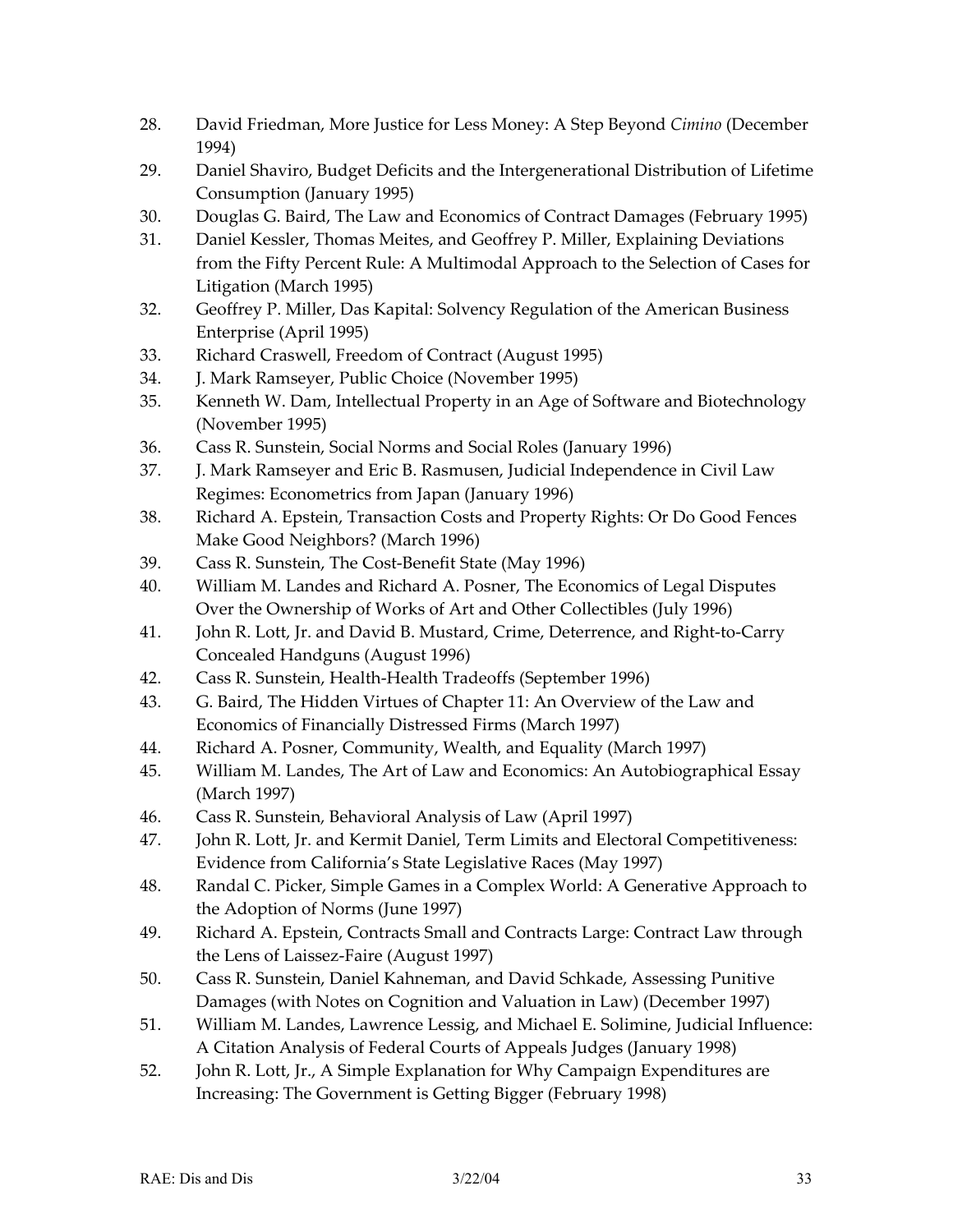- 53. Richard A. Posner, Values and Consequences: An Introduction to Economic Analysis of Law (March 1998)
- 54. Denise DiPasquale and Edward L. Glaeser, Incentives and Social Capital: Are Homeowners Better Citizens? (April 1998)
- 55. Christine Jolls, Cass R. Sunstein, and Richard Thaler, A Behavioral Approach to Law and Economics (May 1998)
- 56. John R. Lott, Jr., Does a Helping Hand Put Others At Risk?: Affirmative Action, Police Departments, and Crime (May 1998)
- 57. Cass R. Sunstein and Edna Ullmann-Margalit, Second-Order Decisions (June 1998)
- 58. Jonathan M. Karpoff and John R. Lott, Jr., Punitive Damages: Their Determinants, Effects on Firm Value, and the Impact of Supreme Court and Congressional Attempts to Limit Awards (July 1998)
- 59. Kenneth W. Dam, Self-Help in the Digital Jungle (August 1998)
- 60. John R. Lott, Jr., How Dramatically Did Women's Suffrage Change the Size and Scope of Government? (September 1998)
- 61. Kevin A. Kordana and Eric A. Posner, A Positive Theory of Chapter 11 (October 1998)
- 62. David A. Weisbach, Line Drawing, Doctrine, and Efficiency in the Tax Law (November 1998)
- 63. Jack L. Goldsmith and Eric A. Posner, A Theory of Customary International Law (November 1998)
- 64. John R. Lott, Jr., Public Schooling, Indoctrination, and Totalitarianism (December 1998)
- 65. Cass R. Sunstein, Private Broadcasters and the Public Interest: Notes Toward A "Third Way" (January 1999)
- 66. Richard A. Posner, An Economic Approach to the Law of Evidence (February 1999)
- 67. Yannis Bakos, Erik Brynjolfsson, Douglas Lichtman, Shared Information Goods (February 1999)
- 68. Kenneth W. Dam, Intellectual Property and the Academic Enterprise (February 1999)
- 69. Gertrud M. Fremling and Richard A. Posner, Status Signaling and the Law, with Particular Application to Sexual Harassment (March 1999)
- 70. Cass R. Sunstein, Must Formalism Be Defended Empirically? (March 1999)
- 71. Jonathan M. Karpoff, John R. Lott, Jr., and Graeme Rankine, Environmental Violations, Legal Penalties, and Reputation Costs (March 1999)
- 72. Matthew D. Adler and Eric A. Posner, Rethinking Cost-Benefit Analysis (April 1999)
- 73. John R. Lott, Jr. and William M. Landes, Multiple Victim Public Shooting, Bombings, and Right-to-Carry Concealed Handgun Laws: Contrasting Private and Public Law Enforcement (April 1999)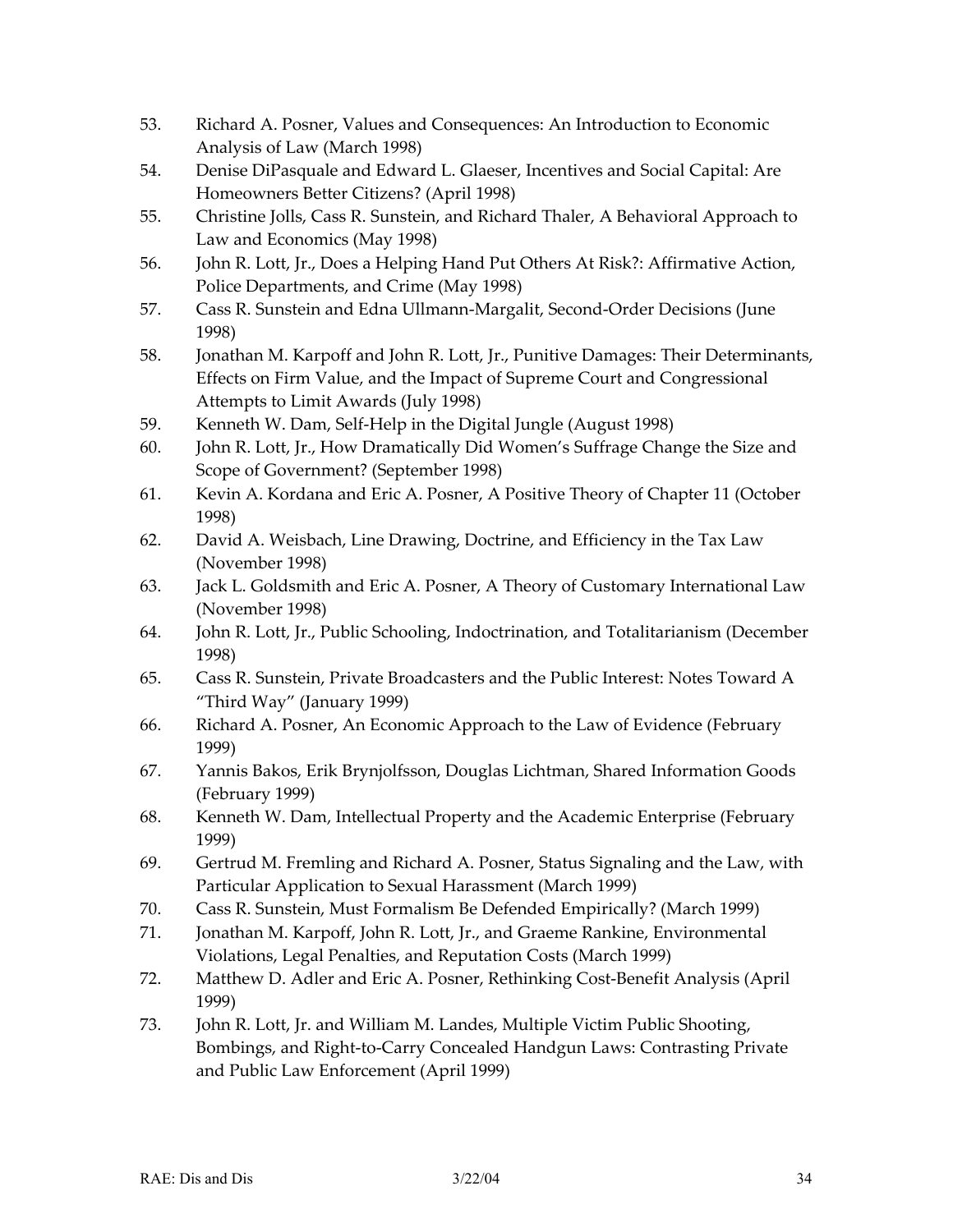- 74. Lisa Bernstein, The Questionable Empirical Basis of Article 2's Incorporation Strategy: A Preliminary Study (May 1999)
- 75. Richard A. Epstein, Deconstructing Privacy: and Putting It Back Together Again (May 1999)
- 76. William M. Landes, Winning the Art Lottery: The Economic Returns to the Ganz Collection (May 1999)
- 77. Cass R. Sunstein, David Schkade, and Daniel Kahneman, Do People Want Optimal Deterrence? (June 1999)
- 78. Tomas J. Philipson and Richard A. Posner, The Long-Run Growth in Obesity as a Function of Technological Change (June 1999)
- 79. David A. Weisbach, Ironing Out the Flat Tax (August 1999)
- 80. Eric A. Posner, A Theory of Contract Law under Conditions of Radical Judicial Error (August 1999)
- 81. David Schkade, Cass R. Sunstein, and Daniel Kahneman, Are Juries Less Erratic than Individuals? Deliberation, Polarization, and Punitive Damages (September 1999)
- 82. Cass R. Sunstein, Nondelegation Canons (September 1999)
- 83. Richard A. Posner, The Theory and Practice of Citations Analysis, with Special Reference to Law and Economics (September 1999)
- 84. Randal C. Picker, Regulating Network Industries: A Look at *Intel* (October 1999)
- 85. Cass R. Sunstein, Cognition and Cost-Benefit Analysis (October 1999)
- 86. Douglas G. Baird and Edward R. Morrison, Optimal Timing and Legal Decisionmaking: The Case of the Liquidation Decision in Bankruptcy (October 1999)
- 87. Gertrud M. Fremling and Richard A. Posner, Market Signaling of Personal Characteristics (November 1999)
- 88. Matthew D. Adler and Eric A. Posner, Implementing Cost-Benefit Analysis When Preferences Are Distorted (November 1999)
- 89. Richard A. Posner, Orwell versus Huxley: Economics, Technology, Privacy, and Satire (November 1999)
- 90. David A. Weisbach, Should the Tax Law Require Current Accrual of Interest on Derivative Financial Instruments? (December 1999)
- 91. Cass R. Sunstein, The Law of Group Polarization (December 1999)
- 92. Eric A. Posner, Agency Models in Law and Economics (January 2000)
- 93. Karen Eggleston, Eric A. Posner, and Richard Zeckhauser, Simplicity and Complexity in Contracts (January 2000)
- 94. Douglas G. Baird and Robert K. Rasmussen, Boyd's Legacy and Blackstone's Ghost (February 2000)
- 95. David Schkade, Cass R. Sunstein, Daniel Kahneman, Deliberating about Dollars: The Severity Shift (February 2000)
- 96. Richard A. Posner and Eric B. Rasmusen, Creating and Enforcing Norms, with Special Reference to Sanctions (March 2000)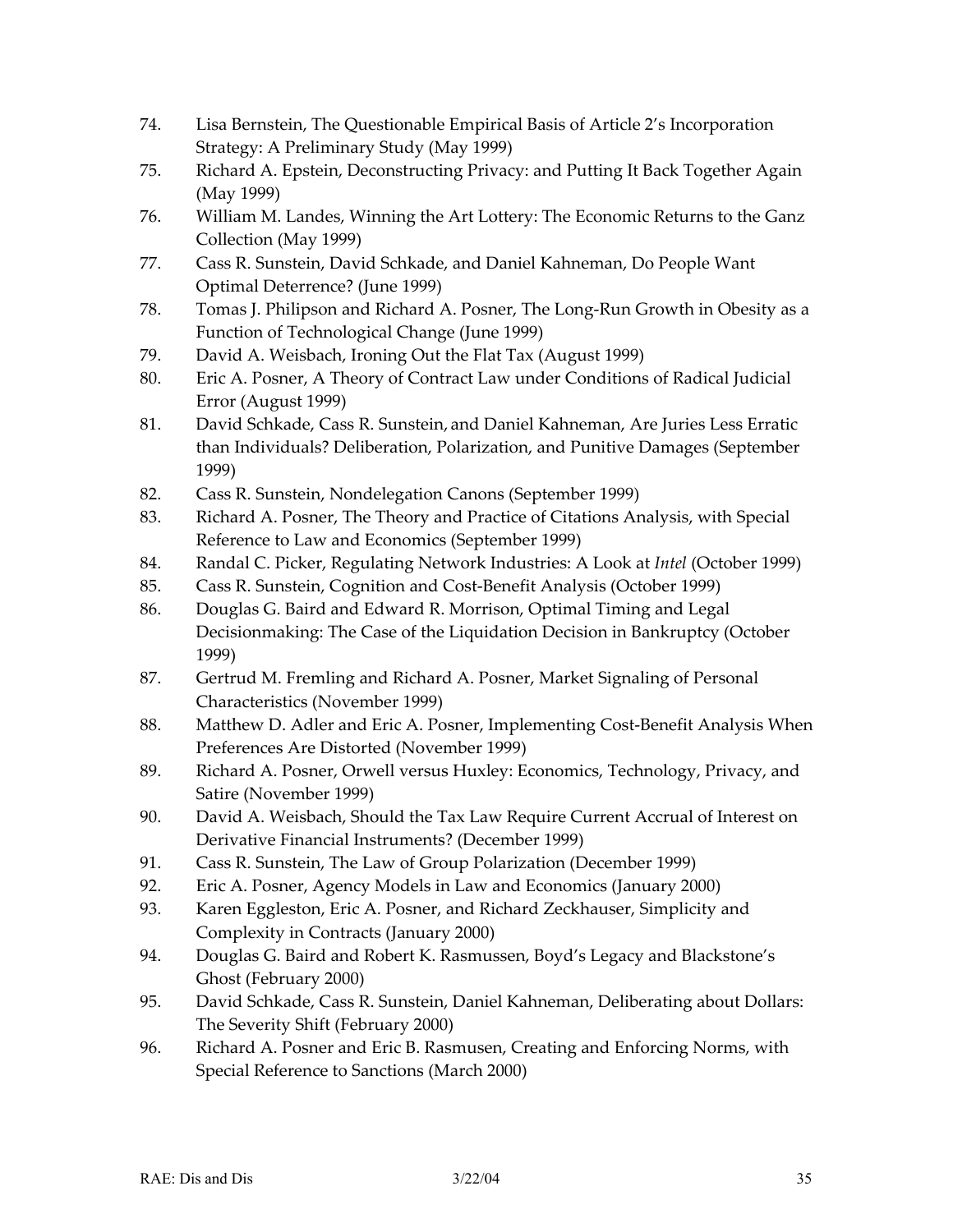- 97. Douglas Lichtman, Property Rights in Emerging Platform Technologies (April 2000)
- 98. Cass R. Sunstein and Edna Ullmann-Margalit, Solidarity in Consumption (May 2000)
- 99. David A. Weisbach, An Economic Analysis of Anti-Tax Avoidance Laws (May 2000, revised May 2002)
- 100. Cass R. Sunstein, Human Behavior and the Law of Work (June 2000)
- 101. William M. Landes and Richard A. Posner, Harmless Error (June 2000)
- 102. Robert H. Frank and Cass R. Sunstein, Cost-Benefit Analysis and Relative Position (August 2000)
- 103. Eric A. Posner, Law and the Emotions (September 2000)
- 104. Cass R. Sunstein, Cost-Benefit Default Principles (October 2000)
- 105. Jack Goldsmith and Alan Sykes, The Dormant Commerce Clause and the Internet (November 2000)
- 106. Richard A. Posner, Antitrust in the New Economy (November 2000)
- 107. Douglas Lichtman, Scott Baker, and Kate Kraus, Strategic Disclosure in the Patent System (November 2000)
- 108. Jack L. Goldsmith and Eric A. Posner, Moral and Legal Rhetoric in International Relations: A Rational Choice Perspective (November 2000)
- 109. William Meadow and Cass R. Sunstein, Statistics, Not Experts (December 2000)
- 110. Saul Levmore, Conjunction and Aggregation (December 2000)
- 111. Saul Levmore, Puzzling Stock Options and Compensation Norms (December 2000)
- 112. Richard A. Epstein and Alan O. Sykes, The Assault on Managed Care: Vicarious Liability, Class Actions and the Patient's Bill of Rights (December 2000)
- 113. William M. Landes, Copyright, Borrowed Images and Appropriation Art: An Economic Approach (December 2000)
- 114. Cass R. Sunstein, Switching the Default Rule (January 2001)
- 115. George G. Triantis, Financial Contract Design in the World of Venture Capital (January 2001)
- 116. Jack Goldsmith, Statutory Foreign Affairs Preemption (February 2001)
- 117. Richard Hynes and Eric A. Posner, The Law and Economics of Consumer Finance (February 2001)
- 118. Cass R. Sunstein, Academic Fads and Fashions (with Special Reference to Law) (March 2001)
- 119. Eric A. Posner, Controlling Agencies with Cost-Benefit Analysis: A Positive Political Theory Perspective (April 2001)
- 120. Douglas G. Baird, Does Bogart Still Get Scale? Rights of Publicity in the Digital Age (April 2001)
- 121. Douglas G. Baird and Robert K. Rasmussen, Control Rights, Priority Rights and the Conceptual Foundations of Corporate Reorganization (April 2001)
- 122. David A. Weisbach, Ten Truths about Tax Shelters (May 2001)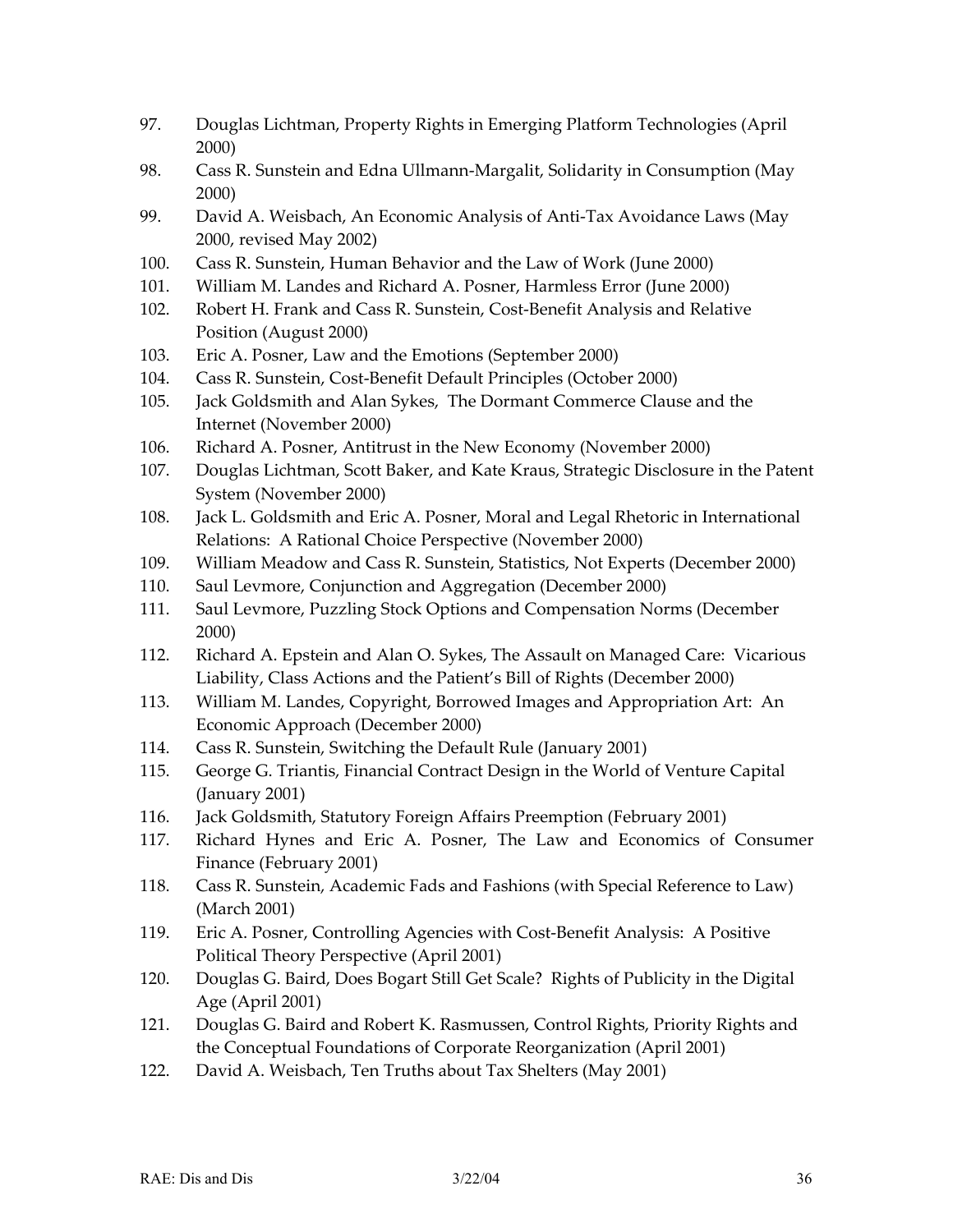- 123. William M. Landes, What Has the Visual Arts Rights Act of 1990 Accomplished? (May 2001)
- 124. Cass R. Sunstein, Social and Economic Rights? Lessons from South Africa (May 2001)
- 125. Christopher Avery, Christine Jolls, Richard A. Posner, and Alvin E. Roth, The Market for Federal Judicial Law Clerks (June 2001)
- 126. Douglas G. Baird and Edward R. Morrison, Bankruptcy Decision Making (June 2001)
- 127. Cass R. Sunstein, Regulating Risks after ATA (June 2001)
- 128. Cass R. Sunstein, The Laws of Fear (June 2001)
- 129. Richard A. Epstein, In and Out of Public Solution: The Hidden Perils of Property Transfer (July 2001)
- 130. Randal C. Picker, Pursuing a Remedy in *Microsoft*: The Declining Need for Centralized Coordination in a Networked World (July 2001)
- 131. Cass R. Sunstein, Daniel Kahneman, David Schkade, and Ilana Ritov, Predictably Incoherent Judgments (July 2001)
- 132. Eric A. Posner, Courts Should Not Enforce Government Contracts (August 2001)
- 133. Lisa Bernstein, Private Commercial Law in the Cotton Industry: Creating Cooperation through Rules, Norms, and Institutions (August 2001)
- 134. Richard A. Epstein, The Allocation of the Commons: Parking and Stopping on the Commons (August 2001)
- 135. Cass R. Sunstein, The Arithmetic of Arsenic (September 2001)
- 136. Eric A. Posner, Richard Hynes, and Anup Malani, The Political Economy of Property Exemption Laws (September 2001)
- 137. Eric A. Posner and George G. Triantis, Covenants Not to Compete from an Incomplete Contracts Perspective (September 2001)
- 138. Cass R. Sunstein, Probability Neglect: Emotions, Worst Cases, and Law (November 2001)
- 139. Randall S. Kroszner and Philip E. Strahan, Throwing Good Money after Bad? Board Connections and Conflicts in Bank Lending (December 2001)
- 140. Alan O. Sykes, TRIPs, Pharmaceuticals, Developing Countries, and the Doha "Solution" (February 2002)
- 141. Edna Ullmann-Margalit and Cass R. Sunstein, Inequality and Indignation (February 2002)
- 142. Daniel N. Shaviro and David A. Weisbach, The Fifth Circuit Gets It Wrong in *Compaq v. Commissioner* (February 2002) (Published in *Tax Notes*, January 28, 2002)
- 143. Warren F. Schwartz and Alan O. Sykes, The Economic Structure of Renegotiation and Dispute Resolution in the WTO/GATT System (March 2002, *Journal of Legal Studies* 2002)
- 144. Richard A. Epstein, HIPAA on Privacy: Its Unintended and Intended Consequences (March 2002, forthcoming *Cato Journal*, summer 2002)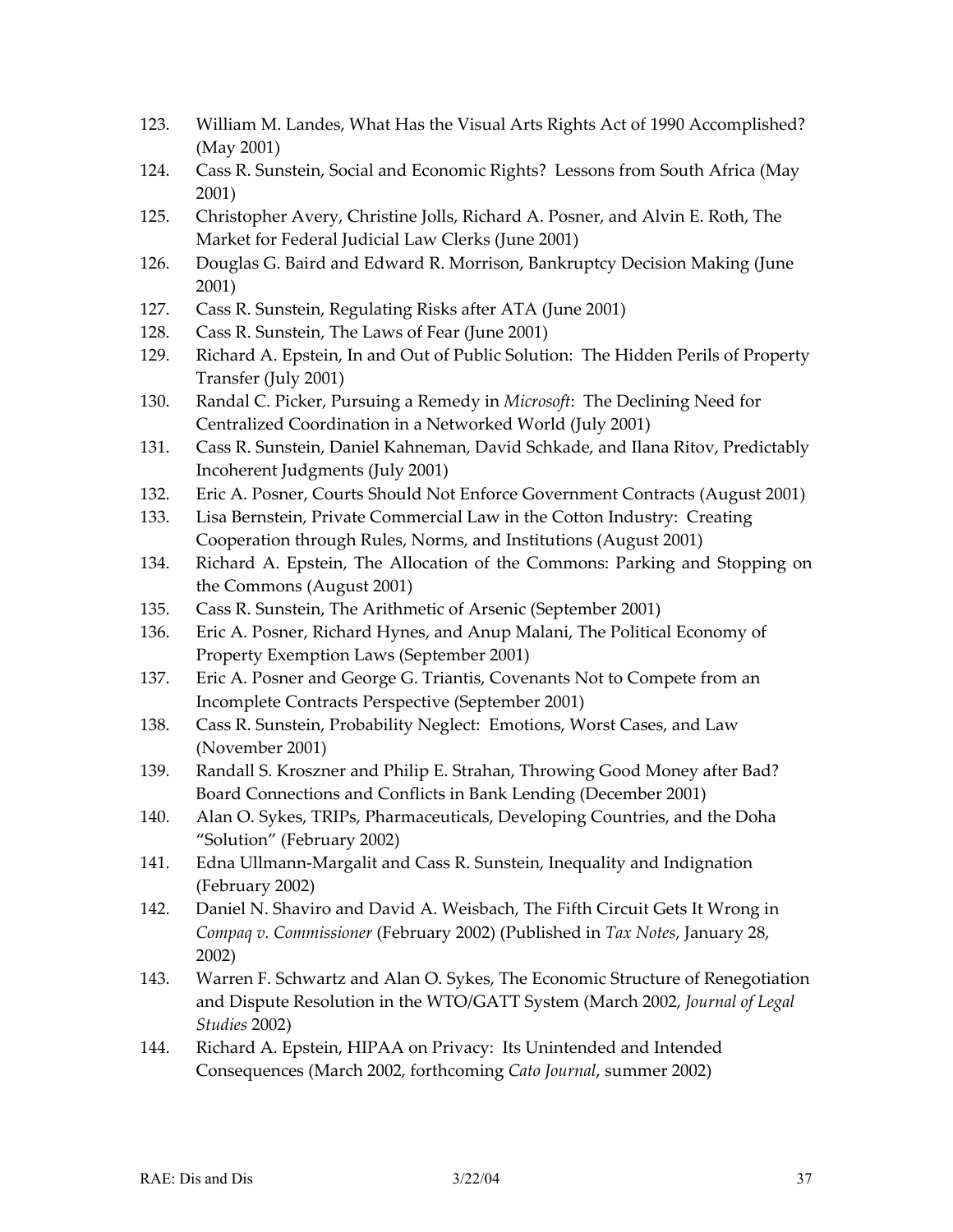- 145. David A. Weisbach, Thinking Outside the Little Boxes (March 2002, *Texas Law Review*)
- 146. Eric A. Posner, Economic Analysis of Contract Law after Three Decades: Success or Failure (March 2002)
- 147. Randal C. Picker, Copyright as Entry Policy: The Case of Digital Distribution (April 2002, The Antitrust Bulletin)
- 148. David A. Weisbach, Taxes and Torts in the Redistribution of Income (April 2002, Coase Lecture February 2002)
- 149. Cass R. Sunstein, Beyond the Precautionary Principle (April 2002)
- 150. Robert W. Hahn and Cass R. Sunstein, A New Executive Order for Improving Federal Regulation? Deeper and Wider Cost-Benefit Analysis (April 2002)
- 151. Douglas Lichtman, Copyright as a Rule of Evidence (May 2002, updated January 2003)
- 152. Richard A. Epstein, Steady the Course: Property Rights in Genetic Material (May 2002; revised March 2003)
- 153. Jack Goldsmith and Cass R. Sunstein, Military Tribunals and Legal Culture: What a Difference Sixty Years Makes (June 2002)
- 154. William M. Landes and Richard A. Posner, Indefinitely Renewable Copyright (July 2002)
- 155. Anne Gron and Alan O. Sykes, Terrorism and Insurance Markets: A Role for the Government as Insurer? (July 2002)
- 156. Cass R. Sunstein and Adrian Vermeule, Interpretation and Institutions (July 2002)
- 157. Cass R. Sunstein, The Rights of Animals: A Very Short Primer (August 2002)
- 158. Cass R. Sunstein, Avoiding Absurdity? A New Canon in Regulatory Law (with Notes on Interpretive Theory) (August 2002)
- 159. Randal C. Picker, From Edison to the Broadcast Flag: Mechanisms of Consent and Refusal and the Propertization of Copyright (September 2002)
- 160. Eric A. Posner, A Theory of the Laws of War (September 2002)
- 161 Eric A. Posner, Probability Errors: Some Positive and Normative Implications for Tort and Contract Law (September 2002)
- 162. Lior Jacob Strahilevitz, Charismatic Code, Social Norms, and the Emergence of Cooperation on the File-Swapping Networks (September 2002)
- 163. David A. Weisbach, Does the X-Tax Mark the Spot? (September 2002)
- 164. Cass R. Sunstein, Conformity and Dissent (September 2002)
- 165. Cass R. Sunstein, Hazardous Heuristics (October 2002)
- 166. Douglas Lichtman, Uncertainty and the Standard for Preliminary Relief (October 2002)
- 167. Edward T. Swaine, Rational Custom (November 2002)
- 168. Julie Roin, Truth in Government: Beyond the Tax Expenditure Budget (November 2002)
- 169. Avraham D. Tabbach, Criminal Behavior: Sanctions and Income Taxation: An Economic Analysis (November 2002)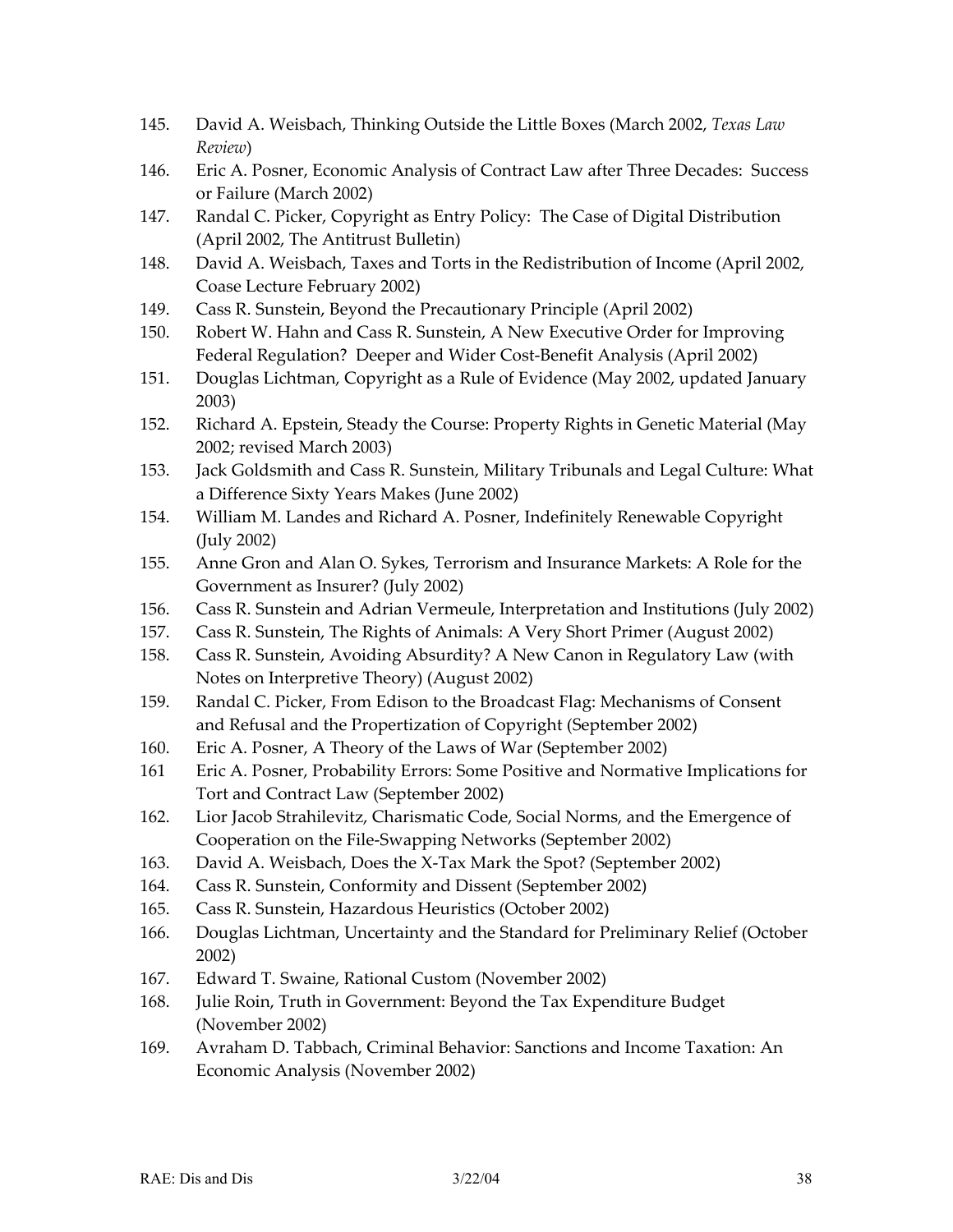- 170. Richard A. Epstein, In Defense of "Old" Public Health: The Legal Framework for the Regulation of Public Health (December 2002)
- 171. Richard A. Epstein, Animals as Objects, or Subjects, of Rights (December 2002)
- 172. David A. Weisbach, Taxation and Risk-Taking with Multiple Tax Rates (December 2002)
- 173. Douglas G. Baird and Robert K. Rasmussen, The End of Bankruptcy (December 2002)
- 174. Richard A. Epstein, Into the Frying Pan: Standing and Privity under the Telecommunications Act of 1996 and Beyond (December 2002)
- 175. Douglas G. Baird, In Coase's Footsteps (January 2003)
- 176. David A. Weisbach, Measurement and Tax Depreciation Policy: The Case of Short-Term Assets (January 2003)
- 177. Randal C. Picker, Understanding Statutory Bundles: Does the Sherman Act Come with the 1996 Telecommunications Act? (January 2003)
- 178. Douglas Lichtman and Randal C. Picker, Entry Policy in Local Telecommunications: *Iowa Utilities* and *Verizon* (January 2003)
- 179. William Landes and Douglas Lichtman, Indirect Liability for Copyright Infringement: An Economic Perspective (February 2003)
- 180. Cass R. Sunstein, Moral Heuristics (March 2003)
- 181. Amitai Aviram, Regulation by Networks (March 2003)
- 182. Richard A. Epstein, Class Actions: Aggregation, Amplification *and* Distortion (April 2003)
- 183. Richard A. Epstein, The "Necessary" History of Property and Liberty (April 2003)
- 184. Eric A. Posner, Transfer Regulations and Cost-Effectiveness Analysis (April 2003)
- 185. Cass R. Sunstein and Richard H. Thaler, Libertarian Paternalizm Is Not an Oxymoron (May 2003)
- 186. Alan O. Sykes, The Economics of WTO Rules on Subsidies and Countervailing Measures (May 2003)
- 187. Alan O. Sykes, The Safeguards Mess: A Critique of WTO Jurisprudence (May 2003)
- 188. Alan O. Sykes, International Trade and Human Rights: An Economic Perspective (May 2003)
- 189. Saul Levmore and Kyle Logue, Insuring against Terrorism—and Crime (June 2003)
- 190. Richard A. Epstein, Trade Secrets as Private Property: Their Constitutional Protection (June 2003)
- 191. Cass R. Sunstein, Lives, Life-Years, and Willingness to Pay (June 2003)
- 192. Amitai Aviram, The Paradox of Spontaneous Formation of Private Legal Systems (July 2003)
- 193. Robert Cooter and Ariel Porat, Decreasing Liability Contracts (July 2003)
- 194. David A. Weisbach and Jacob Nussim, The Integration of Tax and Spending Programs (September 2003)